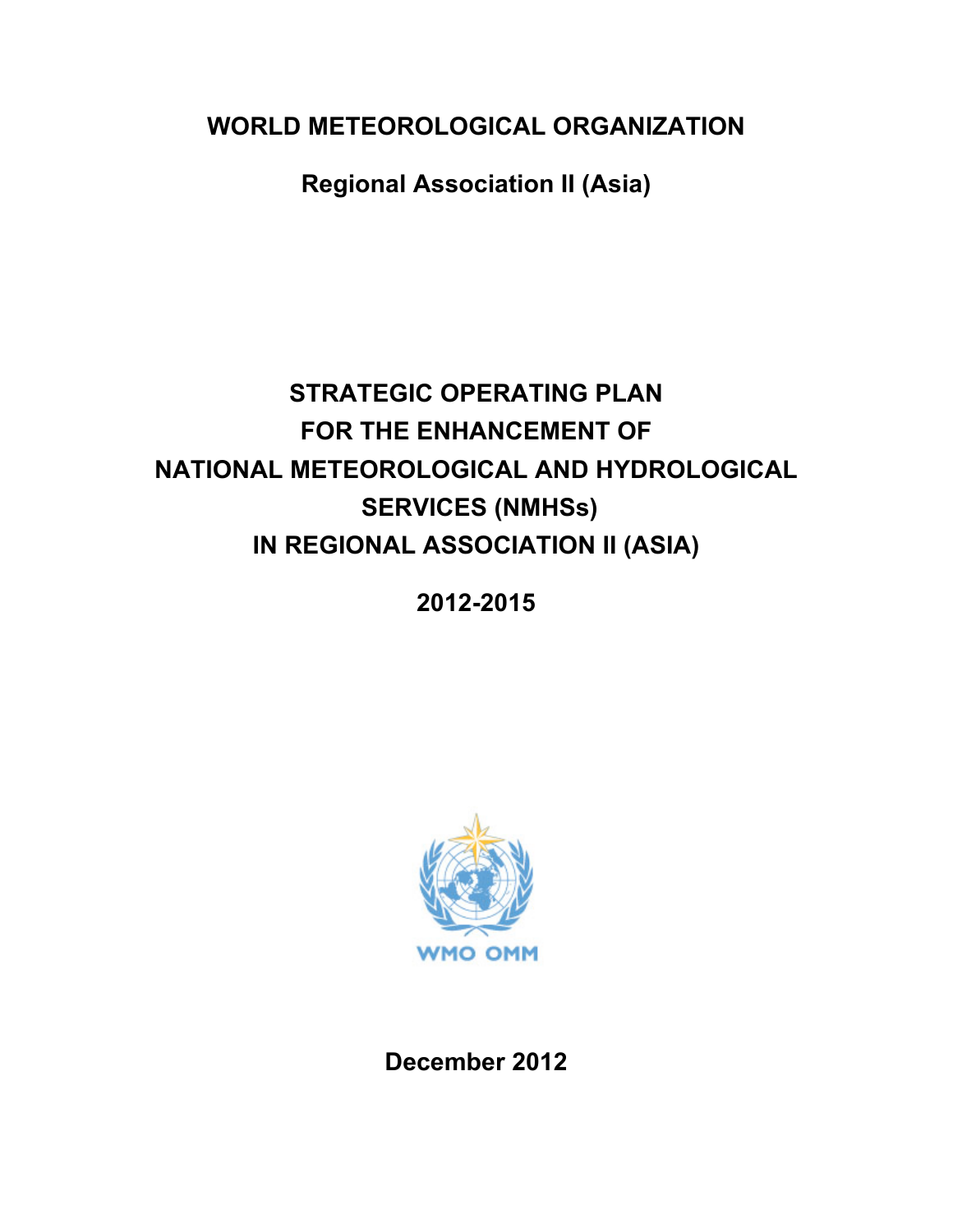#### **1. Introduction**

This RA II Strategic Operating Plan aims at providing a clear path forward for the Region to address critical societal needs. It takes into account the framework of the WMO Strategic Plan 2012-2015 which was approved in the Sixteenth World Meteorological Congress (Geneva, May/June 2011), with eight Expected Results grouped within five Strategic Thrusts under three Global Societal Needs. A schematic representation of the structure of WMO Strategic Plan 2012-2015 is given below.

| <b>Three</b><br><b>Global Societal Needs</b>                                                                                                                                                                                  | <b>Five</b><br><b>Strategic Thrusts</b>                                                                                         | Eight<br><b>Expected Results</b>                                                                                                                                                                                                                                                                                                                                                                                                                                                       |  |  |  |  |  |
|-------------------------------------------------------------------------------------------------------------------------------------------------------------------------------------------------------------------------------|---------------------------------------------------------------------------------------------------------------------------------|----------------------------------------------------------------------------------------------------------------------------------------------------------------------------------------------------------------------------------------------------------------------------------------------------------------------------------------------------------------------------------------------------------------------------------------------------------------------------------------|--|--|--|--|--|
| Improved protection of life<br>and property (related to<br>the impacts of hazardous<br>weather, climate, water<br>and other environmental<br>events, and increased safety<br>of transport on land, at sea,<br>and in the airl | <b>Improving service</b><br>quality and service<br>delivery                                                                     | 1. Enhanced capabilities of Members to<br>deliver and improve access to high-quality<br>weather, climate, water and related environ-<br>mental predictions, information, warnings<br>and services in response to users' needs,<br>and to enable their use in decision-making<br>by relevant societal sectors.<br>2. Enhanced capabilities of Members to<br>reduce risks and potential impacts of haz-<br>ards caused by weather, climate, water and<br>related environmental elements. |  |  |  |  |  |
|                                                                                                                                                                                                                               |                                                                                                                                 | 3. Enhanced capabilities of Members to<br>produce better weather, climate, water and<br>related environmental information, predic-<br>tions and warnings to support in particular<br>disaster risk reduction and climate impact<br>and adaptation strategies.                                                                                                                                                                                                                          |  |  |  |  |  |
| Poverty alleviation, sus-<br>tained livelihoods and<br>economic growth (in con-<br>nection with the Millennium<br>Development Goals), includ-<br>ing improved health and<br>social well-being of citizens                     | <b>Advancing</b><br>scientific research<br>and application,<br>as well as<br>development and<br>implementation of<br>technology | 4. Enhanced capabilities of Members to<br>access, develop, implement and use inte-<br>grated and interoperable Earth- and space-<br>based observation systems for weather,<br>climate and hydrological observations, as<br>well as related environmental and space<br>weather observations, based on world<br>standards set by WMO.                                                                                                                                                    |  |  |  |  |  |
| (related to weather, climate,<br>water and environmental<br>events and influence)                                                                                                                                             |                                                                                                                                 | 5. Enhanced capabilities of Members to<br>contribute to and draw benefits from the<br>global research capacity for weather, climate,<br>water and the related environmental science<br>and technology development.                                                                                                                                                                                                                                                                     |  |  |  |  |  |
|                                                                                                                                                                                                                               | <b>Strengthening</b><br>capacity-building                                                                                       | 6. Enhanced capabilities of NMHSs, in par-<br>ticular in developing and least developed<br>countries, to fulfil their mandates.                                                                                                                                                                                                                                                                                                                                                        |  |  |  |  |  |
| Sustainable use of natural<br>resources and improved<br>environmental quality                                                                                                                                                 | <b>Building and</b><br>enhancing<br>partnerships and<br>cooperation                                                             | 7. New and strengthened partnerships and<br>cooperation activities to improve NMHSs'<br>performance in delivering services and to<br>increase the value of the contributions of<br>WMO within the United Nations system,<br>relevant international conventions and<br>national strategic issues.                                                                                                                                                                                       |  |  |  |  |  |
|                                                                                                                                                                                                                               | <b>Strengthening</b><br>good governance                                                                                         | 8. An effective and efficient Organization.                                                                                                                                                                                                                                                                                                                                                                                                                                            |  |  |  |  |  |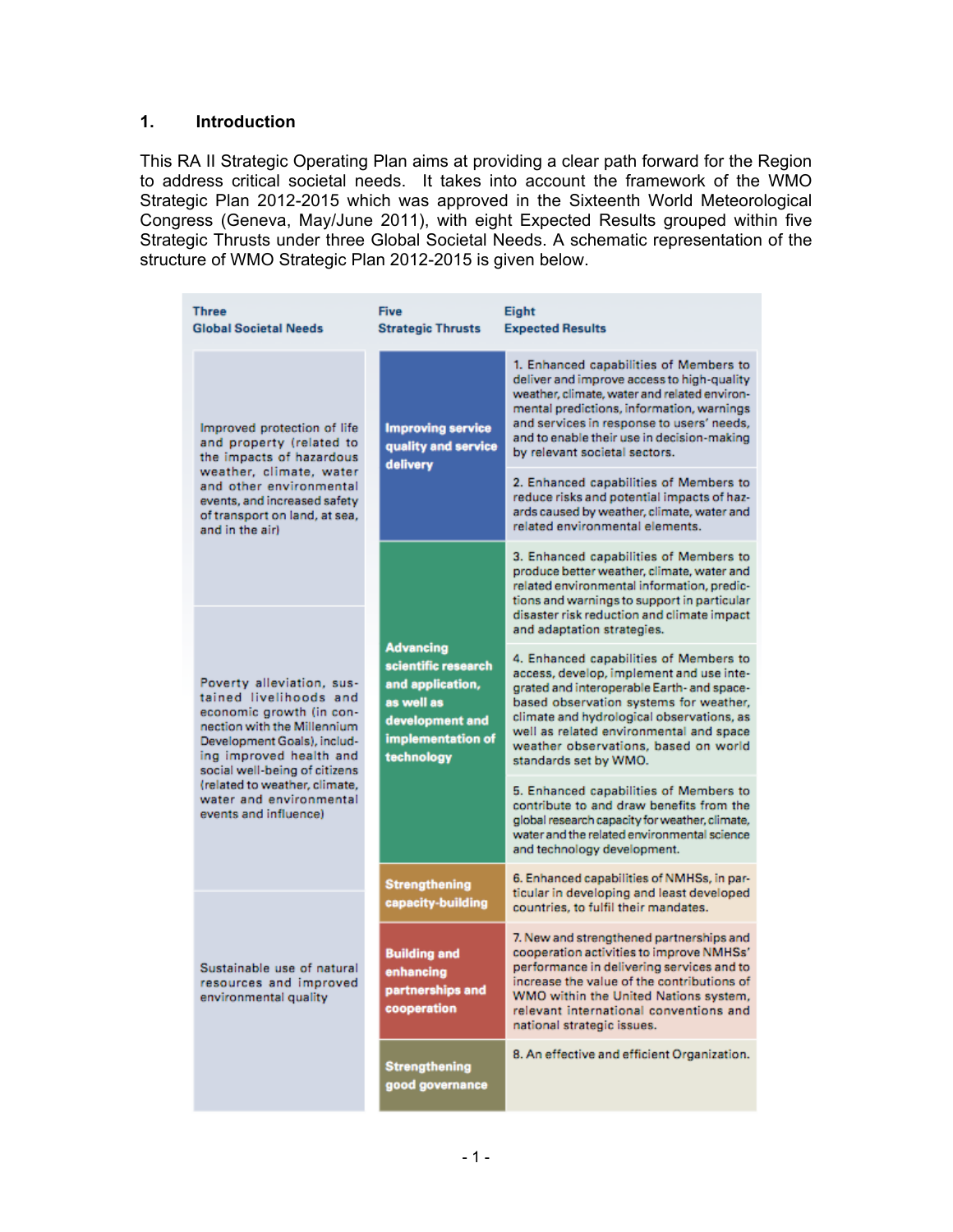#### **2. Priority areas of RA II**

Within the five Strategic Thrusts and eight Expected Results, WMO as a whole has identified the following five priority areas that have significant contribution to the achievement of the expected results:

- Global Framework for Climate Services (GFCS);
- Aviation meteorological services;
- Capacity building for the developing and least developed countries;
- Implementation of the WMO Integrated Global Observing System (WIGOS) and WMO Information System (WIS); and
- Disaster Risk Reduction (DRR).

Considering the circumstances in the Region, RA II identified the following highest priority areas:

- **•** Implementation of the WIS/WIGOS and necessary improvement of the GTS;
- **•** Sustainable capacity development including human resources development;
- **•** Implementation of the GFCS in support of agriculture and food security; water; health; and disaster risk reduction, as well as energy and other sectors, through, but not limited to enhancement and operation of the RA II RCC network and RCOFs;
- Climate services to address the slow-onset impacts of climate variability and climate change;
- **•** Establishment of a region-wide multi-hazard early warning system for disaster risk reduction;
- **•** Implementation of aeronautical meteorological services enhancements in coordination with CAeM and upgrading of service delivery capability in other application areas including marine meteorological services;
- **•** Implementation of the WMO Flood Forecasting Initiative, water resources assessment and regional exchange of hydrological data and information; and
- **•** Reduction of risks and impacts of Region specific hazards caused by sand and dust storms, thunderstorms and associated extreme weather events.

#### **3. RA II Operating Plan**

In accordance with the highest priority areas of RA II, a set of deliverables and associated activities were developed in the following RA II Operating Plan. They are listed under the relevant WMO Strategic Plan Expected Results, Regional Key Outcomes (RKOs) and corresponding Key Performance Indicators (KPIs). Relevant Programmes and technical commissions responsibility and implementation schedules are also presented. Baselines and targets are listed for each deliverable to measure the progress towards achieving the Expected Results.

For a number of the activities with "Members" listed in the "Responsibility" column, relevant Members should reaffirm the goals and consider means to implement the deliverables, and in particular each NMHS should conduct action items to improve their own services and/or help other NMHSs in the Region.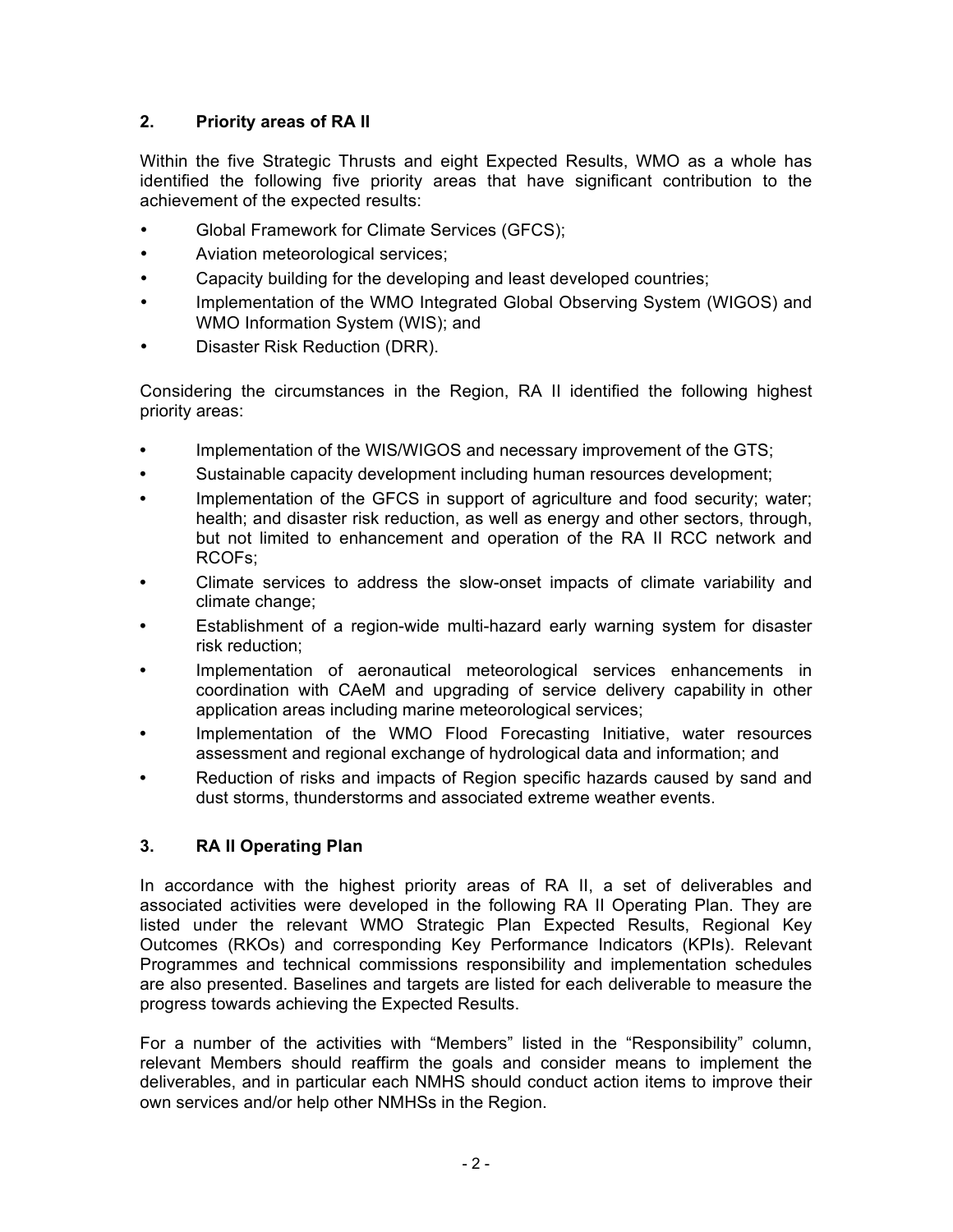#### **4. Monitoring and evaluation mechanism**

Monitoring and evaluation are tools to measure the performance of implementation of the Strategic Operating Plan. They also contribute to the identification of good practices and lessons learned with respect to implementation, as well as policy, strategy and programmatic design that will inform the next phase of strategic planning. While monitoring is an ongoing function, evaluations are conducted routinely and results are reported to the future RA II sessions.

Surveys of the basic capability of NMHSs in RA II were carried out in 2008 and 2011. The results of the latter one were used to form the baseline of achievement of the deliverables in the RA II Operating Plan 2012-2015, with a view to monitoring and evaluating the progress of the implementation of the deliverables. Information will be regularly gathered from Members through surveys to analyze the likely trends, developments, evolving needs and deficiencies of the Region.

 $\mathcal{L}_\text{max}$  , where  $\mathcal{L}_\text{max}$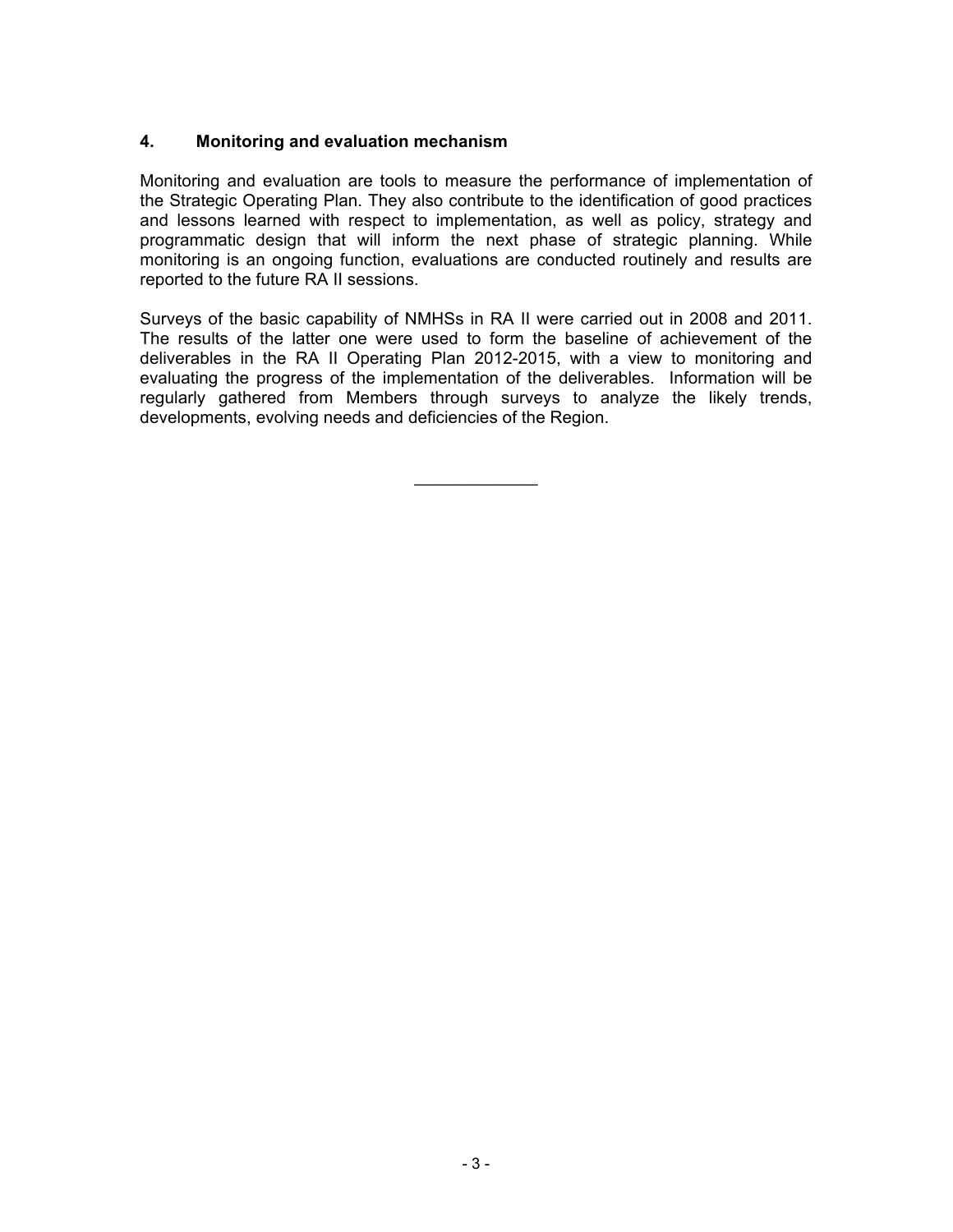#### **Operating Plan for the Enhancement of National Meteorological and Hydrological Services (NMHSs) in Regional Association II (Asia) (2012–2015)**

This document contains the core of the RA II Operating Plan. It takes into account the framework of the WMO Strategic Plan 2012-2015 (i.e., eight Expected Results grouped within five Strategic Thrusts under three Global Societal Needs). Under the relevant WMO Strategic Plan Expected Results, Regional Key Outcomes (RKOs) and corresponding Key Performance Indicators (KPIs) are identified which serve as the common regional basis for action. Listed under each of the RKOs are the areas where deliverables are expected, through cooperation among Members, especially their NMHSs, for enhanced provision, access, operation or capability. Associated activities, relevant Programmes and Technical Commissions, responsibility, implementation schedule, and baselines and targets are also presented.

For a number of the activities with "Members" listed in the "Responsibility" column, relevant Members should reaffirm the goals and consider means to implement the deliverables, and in particular each NMHS should conduct action items to improve their own services and/or help other NMHSs in the Region, for example, by encouraging and facilitating exchange and training on the relevant know-how to implement the deliverables, with the assistance of WMO (Regional Office for Asia and the South-West Pacific) when appropriate.

*[Note: Baselines and targets were determined based on the 2011 and/or 2008 regional surveys. For newly proposed deliverables/activities, the targets are presented as [##%] which will be determined in the next regional survey.]*

#### Expected Result 1

**Enhanced capabilities of Members to deliver and improve access to high-quality weather, climate, water and related environmental predictions, information, warnings, and services in response to users' needs, and to enable their use in decision-making by relevant societal sectors.**

|       | <b>RKO 1.1</b>                                                                                                                                                        | is improved in RA II.                                                                                                                                              | Access to seamless weather, climate, water, and related environmental products and services (e.g., warnings, forecasts and supporting information) |     |                            |      |      |      |      |                                                                                                                                                                                                                                               |  |  |
|-------|-----------------------------------------------------------------------------------------------------------------------------------------------------------------------|--------------------------------------------------------------------------------------------------------------------------------------------------------------------|----------------------------------------------------------------------------------------------------------------------------------------------------|-----|----------------------------|------|------|------|------|-----------------------------------------------------------------------------------------------------------------------------------------------------------------------------------------------------------------------------------------------|--|--|
|       | Number of NMHSs that have successfully upgraded the capability of reception and exchange of data and products.<br>KPI 1.1.1                                           |                                                                                                                                                                    |                                                                                                                                                    |     |                            |      |      |      |      |                                                                                                                                                                                                                                               |  |  |
|       | <b>Deliverables</b>                                                                                                                                                   | <b>Activities</b>                                                                                                                                                  | Programme                                                                                                                                          | ТC  | Responsibility             | 2012 | 2013 | 2014 | 2015 |                                                                                                                                                                                                                                               |  |  |
| 1.1.1 | Automatic data reception, decoding and archival;<br>automatic data visualization; and automatic data<br>processing                                                    | (a) provide support and/or conduct expert visit<br>to Members in need, as necessary;<br>(b) encourage and facilitate exchange and<br>training on relevant know-how | <b>WWW</b>                                                                                                                                         | CBS | (a) EG-WIS;<br>(b) Members |      |      |      |      | Percentage of Members having automatic data<br>reception, decoding and archival capability;<br>automatic data visualization; and automatic<br>data processing, to reach 85% (or +2<br>Members) or above.<br>[2011 level (average): 79%]       |  |  |
|       | Promotion and strengthening of the principle of free<br>1.1.2 and unrestricted international exchange of data and<br>products among Members, particularly their NMHSs | encourage and facilitate the exchange and<br>training of relevant know-how                                                                                         | <b>WWW</b>                                                                                                                                         | CBS | <b>Members</b>             |      |      |      |      | Percentage of Members putting in practice the<br>principle of free and unrestricted international<br>exchange of data and products among<br>Members, particularly their NMHSs, to reach<br>90% (or +1 Members) or above.<br>[2011 level: 87%] |  |  |

|       | <b>RKO 1.2</b>                                                         | Delivery of high-quality weather, climate, water and related environmental products and services to users' communities is improved in RA II. |                                                                                                          |           |                |      |      |      |      | <b>Baseline and Target</b>                                               |
|-------|------------------------------------------------------------------------|----------------------------------------------------------------------------------------------------------------------------------------------|----------------------------------------------------------------------------------------------------------|-----------|----------------|------|------|------|------|--------------------------------------------------------------------------|
|       | <b>RKO 1.2.1</b>                                                       |                                                                                                                                              | Capabilities of Members to provide and use high-quality aviation applications and services are enhanced. |           |                |      |      |      |      |                                                                          |
|       | KPI 1.2.1.1                                                            | Number of Members enhancing their capabilities to provide and use high-quality aviation applications and services.                           |                                                                                                          |           |                |      |      |      |      |                                                                          |
|       | KPI 1.2.1.2                                                            | Number of Members compliant with aviation QMS.                                                                                               |                                                                                                          |           |                |      |      |      |      |                                                                          |
|       | <b>Deliverables</b>                                                    | <b>Activities</b>                                                                                                                            | Programme                                                                                                | TC        | Responsibility | 2012 | 2013 | 2014 | 2015 |                                                                          |
| 1.2.1 | Improvement or delegation of responsibilities on<br>issuance of SIGMET | provide support and/or conduct expert visit to<br>Members in need, as necessary                                                              | WWW. AeMP                                                                                                | CBS, CAeM | Members        |      |      |      |      | Significant reduction in number of SIGMET<br>deficiencies by 31.12.2013. |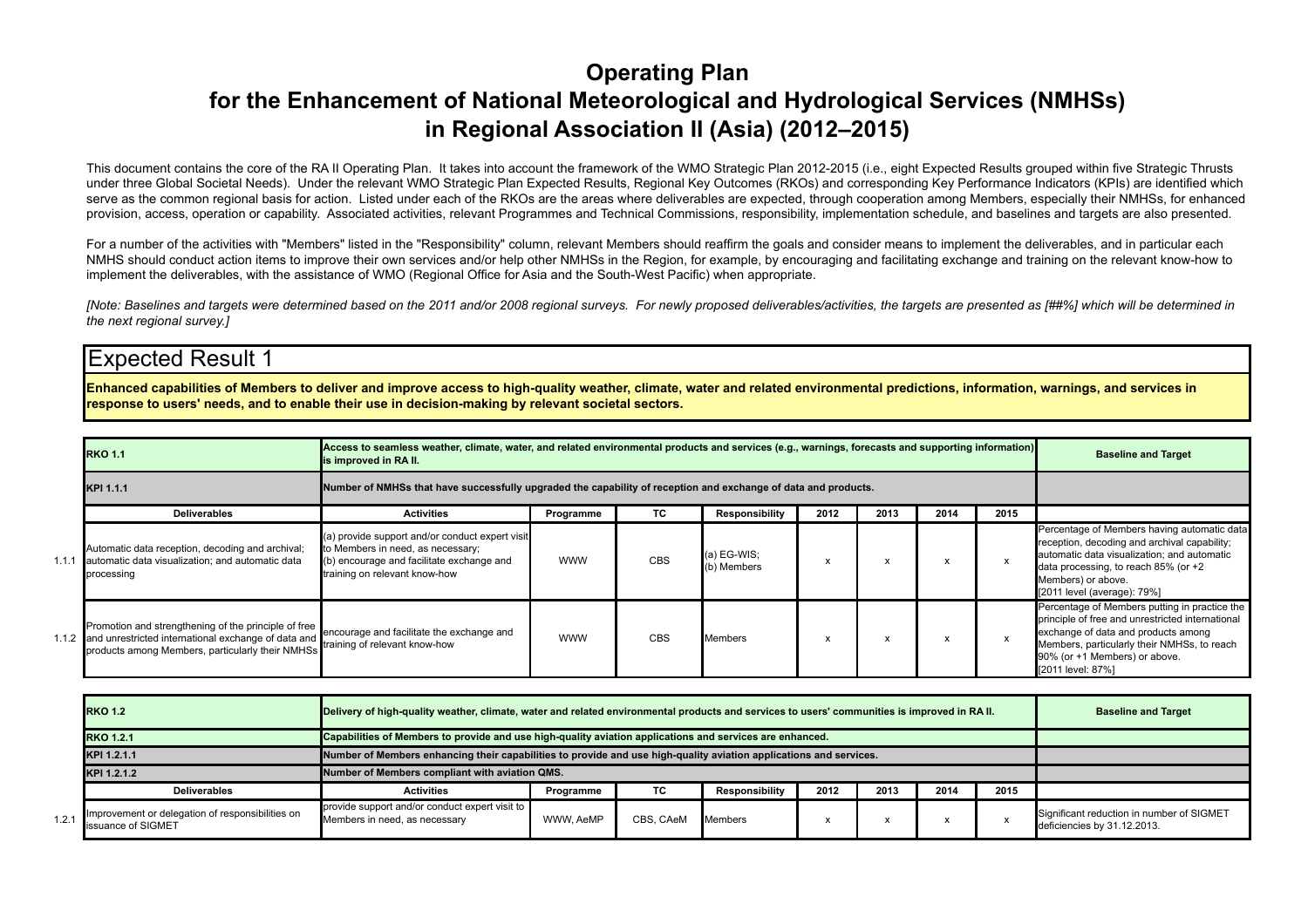| 1.2.2 | Provision of improved aeronautical meteorological<br>services to Air Traffic Management (ATM)                       | (a) encourage Members' dialogue with ATM<br>users and implementation of MET services in<br>support of ATM operations;<br>(b) provision of guidance material and advice<br>to Members;<br>(c) continue to conduct training workshops for<br>Members                                        | AeMP                      | CAeM       | <b>Members</b>                                             | $\pmb{\times}$            | X                         | x    | $\boldsymbol{\mathsf{x}}$ | (a) %. of Members taking actions to participate<br>in bilateral exchange of XML/GML<br>data in WXM from the AMD 76 (Nov 2013)<br>10% by 31.12.2013;<br>(b) % of Members with a Memorandum of<br>Understanding / Service Level Agreement<br>on Met Services to ATM (50% by 31.12.2013;<br>80% by 31.12.2015)                                                                  |
|-------|---------------------------------------------------------------------------------------------------------------------|-------------------------------------------------------------------------------------------------------------------------------------------------------------------------------------------------------------------------------------------------------------------------------------------|---------------------------|------------|------------------------------------------------------------|---------------------------|---------------------------|------|---------------------------|------------------------------------------------------------------------------------------------------------------------------------------------------------------------------------------------------------------------------------------------------------------------------------------------------------------------------------------------------------------------------|
| 1.2.3 | mplementation of cost recovery of aeronautical<br>meteorological services                                           | encourage and facilitate exchange and<br>training on relevant know-how                                                                                                                                                                                                                    | WWW, AeMP                 | CBS, CAeM  | Members                                                    | $\pmb{\times}$            | X                         | x    | x                         | Percentage of AEMSP practicing cost recovery<br>of aeronautical meteorological services, to<br>reach 45% (or +1 Member) or above.<br>[2008 level: 41%]                                                                                                                                                                                                                       |
| 1.2.4 | mplementation of WMO-No. 49 requirements for<br>aeronautical meteorological personnel                               | (a) provide support and/or conduct expert visit<br>to Members in need, as necessary;<br>(b) include a topic on AeM in Regional<br>Seminar or emerging issues of RA II-15 to<br>discuss the issue in depth;<br>(c) additional training workshops on<br>competency assessment, if required. | WWW, AeMP,<br><b>ETRP</b> | CBS. CAeM  | EG-AeM and<br>Members                                      | $\pmb{\times}$            | X                         | x    | $\boldsymbol{\mathsf{x}}$ | Percentage of AEMSP having implemented<br>WMO-No. 49 requirements for aeronautical<br>meteorological personnel by meeting (i)<br>competency requirements (current deadline is<br>late 2013) or (ii) education and training<br>requirements (current deadline is late 2016), to<br>reach 60% or above by 31.12.2013 and 100%<br>by 31.12.2016.<br>[2011 level (average): 53%] |
| 1.2.5 | mplementation of QMS for AeM Service Providers<br>(AEMSP)                                                           | (a) share the experience and lessons learned<br>with focal points for QMS (from IR of Iran,<br>Oman and Qatar);<br>(b) organize regional workshops on QMS;<br>(c) promote and coordinate twinning<br>assistance between Members in RA II in<br>cooperation with CAeM TT-QMS.              | WWW, AeMP                 | CBS, CAeM  | EG-AeM and<br>Members                                      | X                         | $\boldsymbol{\mathsf{x}}$ | X    | x                         | Percentage of AEMSP implementing QMS, to<br>reach 50% or above by 31.12.2013 and to<br>reach 80% by 31.12.2015.<br>[2011 level: 41%]                                                                                                                                                                                                                                         |
|       | <b>RKO 1.2.2</b>                                                                                                    | Capabilities of Members to deliver high-quality weather, climate, water and related environmental products and services are enhanced.                                                                                                                                                     |                           |            |                                                            |                           |                           |      |                           | <b>Baseline and Target</b>                                                                                                                                                                                                                                                                                                                                                   |
|       | KPI 1.2.2.1                                                                                                         | Increase in users with timely access to an increased number and range of products.                                                                                                                                                                                                        |                           |            |                                                            |                           |                           |      |                           |                                                                                                                                                                                                                                                                                                                                                                              |
|       | KPI 1.2.2.2                                                                                                         | Number of NMHSs that observe the principle of free and unrestricted international exchange of relevant data and products among Members.                                                                                                                                                   |                           |            |                                                            |                           |                           |      |                           |                                                                                                                                                                                                                                                                                                                                                                              |
|       | <b>Deliverables</b>                                                                                                 | <b>Activities</b>                                                                                                                                                                                                                                                                         | Programme                 | TC         |                                                            | 2012                      |                           | 2014 |                           |                                                                                                                                                                                                                                                                                                                                                                              |
| 1.2.6 |                                                                                                                     |                                                                                                                                                                                                                                                                                           |                           |            | <b>Responsibility</b>                                      |                           | 2013                      |      | 2015                      |                                                                                                                                                                                                                                                                                                                                                                              |
|       | ncreased accuracy, timeliness and usefulness of<br>tropical cyclone forecasts and warnings                          | promote activities of and collaborate with TC<br>and PTC                                                                                                                                                                                                                                  | WWW. DPFS.<br><b>TCP</b>  | <b>CBS</b> | RSMC, WGWS, ICT<br><b>DRR</b> and Members                  | $\pmb{\times}$            | X                         | х    | x                         | Percentage of Members increasing the<br>accuracy, timeliness and usefulness of tropical<br>cyclone forecasts and warnings, to reach 67%<br>or above.<br>[2011 level: 57%]                                                                                                                                                                                                    |
|       | Establish/review legal basis for provision of<br>1.2.7 services, including charging for services, as<br>appropriate | (a) encourage and facilitate exchange and<br>training on relevant know-how;<br>(b) render assistance if needed to Members                                                                                                                                                                 | WWW, PWSP                 | CBS        | <b>MG and Members</b>                                      | $\boldsymbol{\mathsf{x}}$ | $\pmb{\chi}$              | х    | $\boldsymbol{\mathsf{x}}$ | A high percentage of Members having a legal<br>basis for provision of services, including<br>charging for services, to be maintained at 93%<br>(or +1 Member) or above.<br>[2011 level: 93%]                                                                                                                                                                                 |
| 1.2.8 | Issuance of medium-range forecasts/warnings (1<br>$day - 2$ weeks ahead)                                            | encourage and facilitate exchange and<br>training on relevant know-how                                                                                                                                                                                                                    | WWW. PWSP.<br><b>DPFS</b> | <b>CBS</b> | Major NWP Centres<br>and Members                           | $\pmb{\chi}$              | $\pmb{\chi}$              | x    | x                         | Percentage of Members issuing medium-range<br>forecasts/warnings, to reach 91% (or +1<br>Member) or above.<br>[2011 level: 87%]                                                                                                                                                                                                                                              |
| 1.2.9 | Operation of a website for real-time weather<br>information, forecasts and warnings                                 | encourage and facilitate the exchange and<br>training of relevant know-how                                                                                                                                                                                                                | WWW. PWSP.<br><b>DPFS</b> | <b>CBS</b> | <b>Coordinating Group</b><br>of the website and<br>Members | $\pmb{\chi}$              | $\pmb{\chi}$              |      |                           | Percentage of Members operating a website<br>for real-time weather information, forecasts<br>and warnings, to reach 95% (or +1 Member) or<br>above.<br>[2011 level: 93%]<br>Percentage of marine met service providers                                                                                                                                                       |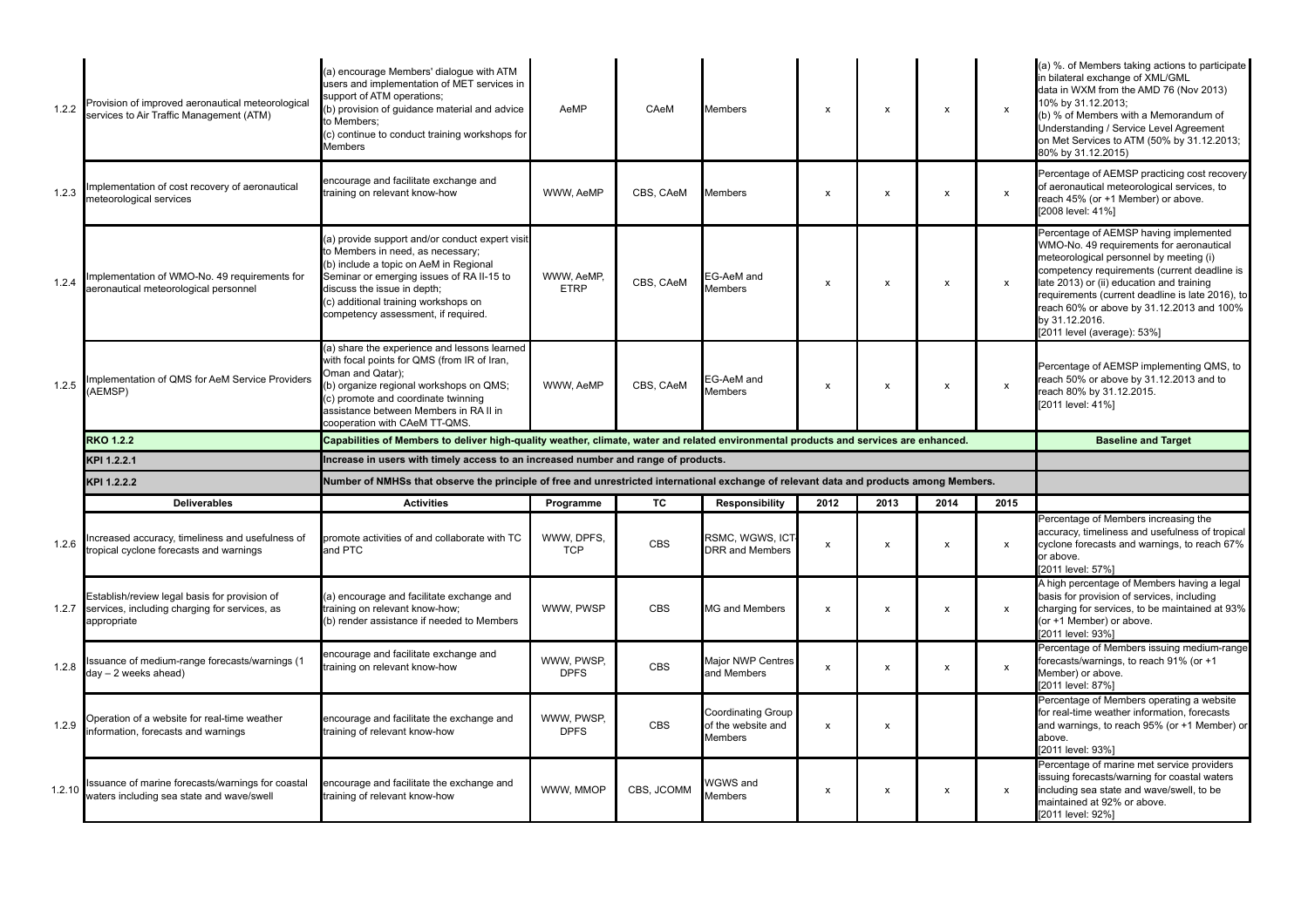| 1.2.11 | Provision of agrometeorological services to the user<br>community by promoting practical applications of<br>technological advances in the agrometeorology<br>domain | (a) encourage and facilitate exchange and<br>training on relevant know-how;<br>(b) conduct mission visit(s) to Members in<br>developing countries or least developed<br>countries                                                        | WWW, AgMP,<br><b>ETRP</b> | CBS, CAqM | <b>WGHS</b> and<br><b>Members</b> |  | $\lambda$ | Percentage of Members providing<br>agrometeorological services to the user<br>community by promoting practical applications<br>of technological advances in the<br>agrometeorology domain, to reach 67% or<br>labove.<br>[2011 level: 57%] |
|--------|---------------------------------------------------------------------------------------------------------------------------------------------------------------------|------------------------------------------------------------------------------------------------------------------------------------------------------------------------------------------------------------------------------------------|---------------------------|-----------|-----------------------------------|--|-----------|--------------------------------------------------------------------------------------------------------------------------------------------------------------------------------------------------------------------------------------------|
| 1.2.12 | Demonstrated socio-economic benefits (SEB) of<br>weather, climate and water services                                                                                | (a) encourage and facilitate exchange and<br>training on relevant know-how;<br>(b) develop quidance on methodologies for<br>assessing SEB of weather, climate and water<br>services:<br>(c) develop a web-based SEB quidance<br>platform | WWW. PWSP                 | CBS       | EG-PWS, MG and<br><b>Members</b>  |  | ᄎ         | Percentage of Members engaging in socio-<br>economic studies demonstrating the benefits<br>of their infrastructure, information, products<br>and services, to reach 73% or above.<br>[2011 level: 63%]                                     |

**Enhanced capabilities of Members to reduce risks and potential impacts of hazards caused by weather, climate, water and related environmental elements.**

|       | <b>RKO 2.1</b>                                                                                                    | Multi-hazard early warning systems are implemented in RA II.                                                                                                                                                                                                |                          |               |                                                                                             |                           |                           |                           |                           | <b>Baseline and Target</b>                                                                                                                                                                  |
|-------|-------------------------------------------------------------------------------------------------------------------|-------------------------------------------------------------------------------------------------------------------------------------------------------------------------------------------------------------------------------------------------------------|--------------------------|---------------|---------------------------------------------------------------------------------------------|---------------------------|---------------------------|---------------------------|---------------------------|---------------------------------------------------------------------------------------------------------------------------------------------------------------------------------------------|
|       | KPI 2.1.1                                                                                                         | Number of NMHSs upgrading the capability in providing short-range forecast/warning, in disaster risk assessment and in contributing to disaster<br>mitigation and sustainable development.                                                                  |                          |               |                                                                                             |                           |                           |                           |                           |                                                                                                                                                                                             |
|       | KPI 2.1.2                                                                                                         | Number of NMHSs improving efforts in outreach activities to users through public education and liaison with stakeholders.                                                                                                                                   |                          |               |                                                                                             |                           |                           |                           |                           |                                                                                                                                                                                             |
|       | KPI 2.1.3                                                                                                         | Number of NMHSs integrated into national emergency management systems.                                                                                                                                                                                      |                          |               |                                                                                             |                           |                           |                           |                           |                                                                                                                                                                                             |
|       | <b>Deliverables</b>                                                                                               | <b>Activities</b>                                                                                                                                                                                                                                           | Programme                | TC            | <b>Responsibility</b>                                                                       | 2012                      | 2013                      | 2014                      | 2015                      |                                                                                                                                                                                             |
| 2.1.1 | Improvement in hydrological warnings capability<br>through enhanced and effective cooperation with<br>other NMHSs | (a) use WMO Flood Forecasting Initiative as<br>platform;<br>(b) organize training course for Members                                                                                                                                                        | WWW. HWRP.<br><b>DRR</b> | CBS, CHy      | (a) WGHS;<br>(b) WGHS, ICT-<br>DRR, Members and<br>Coordinating group<br>of training course | $\boldsymbol{\mathsf{x}}$ | X                         | X                         | $\boldsymbol{\mathsf{x}}$ | Number of Members having improvement in<br>hydrological warnings capability through<br>enhanced and effective co-operation with other<br>NMHSs, to reach 73% or above.<br>[2011 level: 63%] |
| 2.1.2 | Improvement in adaptation capacity of water<br>resources systems in a changing climate                            | improve on requirements for climate<br>information for water managers                                                                                                                                                                                       | WWW, HWRP,<br><b>WCP</b> | CBS, CHy, CCI | <b>WGHS and</b><br><b>Members</b>                                                           | X                         | $\boldsymbol{\mathsf{x}}$ | x                         | $\boldsymbol{\mathsf{x}}$ | Number of Members having improved<br>adaptation capacity of water resources<br>systems in a changing climate, to reach 60%<br>or above.<br>[2011 level: 50%]                                |
| 2.1.3 | mprovement in capacity for water-related disaster<br>management (Hydrological extremes)                           | organize a workshop on the provision of input<br>and support to disaster management                                                                                                                                                                         | WWW. HWRP.<br><b>DRR</b> | CBS. CHV      | WGHS, ICT-DRR,<br>Members and<br>Coordinating group<br>of training course                   | $\boldsymbol{\mathsf{x}}$ | $\boldsymbol{\mathsf{x}}$ | $\boldsymbol{\mathsf{x}}$ | $\boldsymbol{\mathsf{x}}$ | Number of Members having improved capacity<br>for water-related disaster management, to<br>reach 70% or above.<br>[2011 level: 60%]                                                         |
|       | 2.1.4 Issuance of storm surge warnings                                                                            | (a) use Coastal Flood Inundation<br>Demonstration Project (CFIDP) to improve on<br>capacity for coastal flood forecasting and<br>management (including deltas and estuaries);<br>(b) encourage and facilitate exchange and<br>training on relevant know-how | WWW. DRR.<br>MMOP, TCP   | <b>CBS</b>    | (a) ICT-DRR;<br>(b) Members                                                                 | $\boldsymbol{\mathsf{x}}$ | $\boldsymbol{\mathsf{x}}$ | X                         | $\boldsymbol{\mathsf{x}}$ | Percentage of marine met service providers<br>issuing storm surge warnings, to reach 80%<br>(or +2 Member) or above.<br>[2011 level: 75%]                                                   |
|       | 2.1.5 Provision of support for combating marine pollution                                                         | (a) encourage Members to provide water<br>quality information of rivers discharging into<br>the oceans:<br>(b) encourage and facilitate exchange and<br>training on relevant know-how                                                                       | WWW, HWRP                | CBS, JCOMM    | (a) WGHS:<br>(b) Members                                                                    | X                         | $\boldsymbol{\mathsf{x}}$ |                           |                           | Percentage of marine met service providers<br>providing support for combating marine<br>pollution, to reach 68% or above.<br>[2011 level: 58%]                                              |
| 2.1.6 | Provision of support for search and rescue<br>operations                                                          | encourage and facilitate exchange and<br>training on relevant know-how                                                                                                                                                                                      | WWW, DRR                 | CBS           | <b>ICT-DRR</b> and<br><b>Members</b>                                                        | X                         | $\boldsymbol{\mathsf{x}}$ |                           |                           | Percentage of marine met service providers<br>providing support for search and rescue, to<br>reach 85% (or +2 Member) or above.<br>[2011 level: 79%]                                        |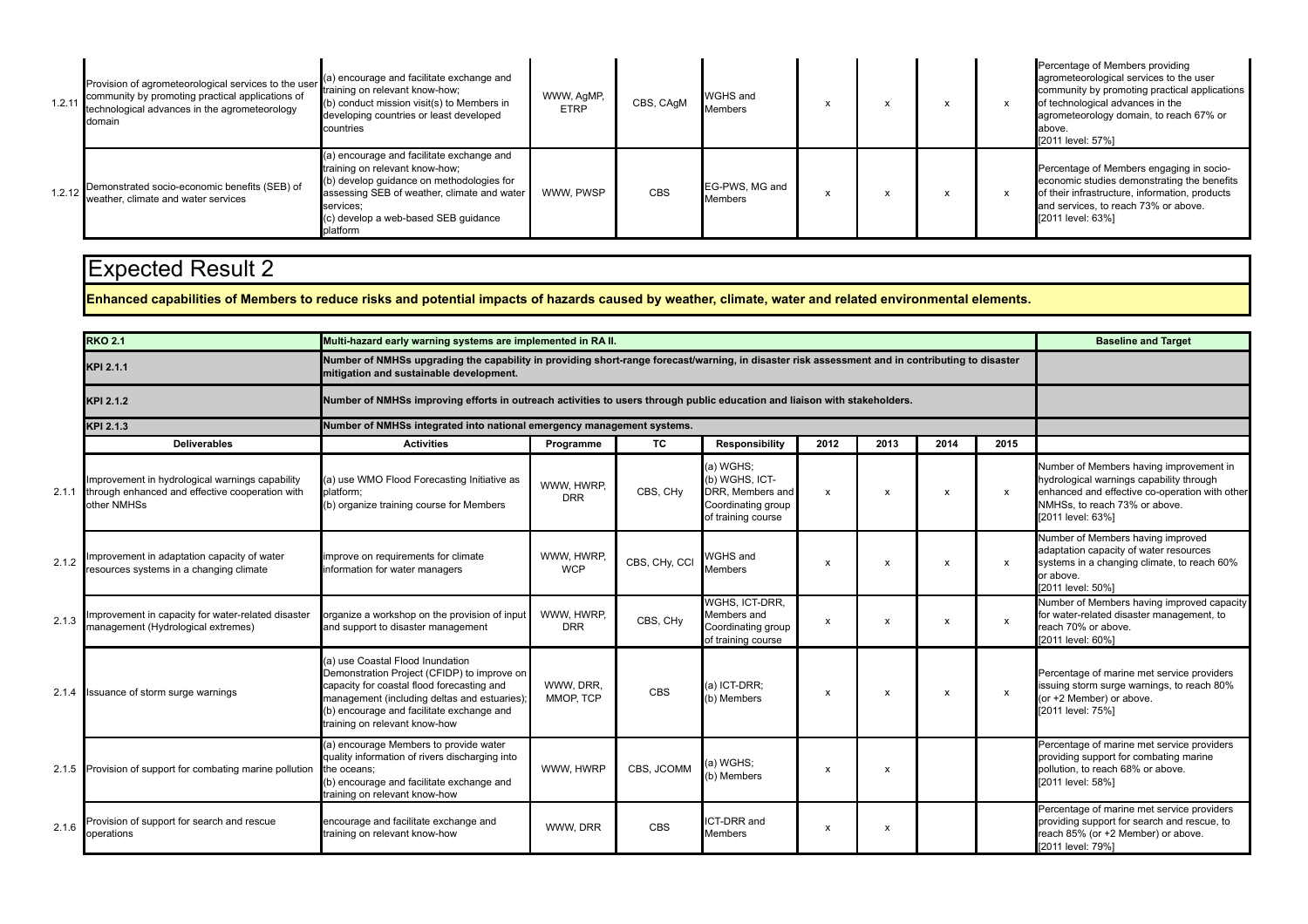| 2.1.7  | Implementation of instrumentation (e.g., DART) for<br>real-time monitoring of storm surge or tsunami | encourage and facilitate exchange and<br>training on relevant know-how          | WWW. TCP   | CBS. CIMO  | Major Centres and<br>Members |  | $\lambda$ | Number of systems implemented in the region<br>for real-time monitoring of storm surge or<br>tsunami.<br>(2011 survey: NOT reliable result - to be<br>determined in the next survey) |
|--------|------------------------------------------------------------------------------------------------------|---------------------------------------------------------------------------------|------------|------------|------------------------------|--|-----------|--------------------------------------------------------------------------------------------------------------------------------------------------------------------------------------|
| 2.1.8  | Early warning system for frost formation and heat<br>waves                                           | encourage and facilitate the exchange and<br>training of relevant know-how      | <b>WWW</b> | <b>CBS</b> | WGWS and<br><b>Members</b>   |  | $\lambda$ | Percentage of Members operating early<br>warning system for frost formation and heat<br>waves, to reach 52% or above.<br>[2011 level: 42%]                                           |
| 2.1.9  | Established/strengthened links with national<br>disaster managers                                    | provide support and/or conduct expert visit to<br>Members in need, if necessary | <b>DRR</b> |            | ICT-DRR and<br>Members       |  |           | Percentage of Members having links with<br>national disaster managers, to reach 94% or<br>above.<br>[2011 level: 90%]                                                                |
| 2.1.10 | Development/implementation of a public education<br>programme                                        | encourage and facilitate exchange and<br>training on relevant know-how          | ETRP. PWSP | <b>CBS</b> | ICT-SD and<br>Members        |  |           | Percentage of Members having a public<br>education programme, to reach 77% or above.<br>[2011 level: 67%]                                                                            |

|       | <b>RKO 2.2</b><br>National integrated flood management plans are developed in RA II.                                                     |                                                                                                                                                                                                                                                                                                                                               |                          |                      |                                |                           |      |      | <b>Baseline and Target</b> |                                                                                                                                                                                                                                                              |
|-------|------------------------------------------------------------------------------------------------------------------------------------------|-----------------------------------------------------------------------------------------------------------------------------------------------------------------------------------------------------------------------------------------------------------------------------------------------------------------------------------------------|--------------------------|----------------------|--------------------------------|---------------------------|------|------|----------------------------|--------------------------------------------------------------------------------------------------------------------------------------------------------------------------------------------------------------------------------------------------------------|
|       | KPI 2.2.1                                                                                                                                | Number of NMHSs improving the capability in observation and development of products and services for the user community including flood/flash<br>and landslide/debris flow warnings.                                                                                                                                                          |                          |                      |                                |                           |      |      |                            |                                                                                                                                                                                                                                                              |
|       | <b>Deliverables</b>                                                                                                                      | <b>Activities</b>                                                                                                                                                                                                                                                                                                                             | Programme                | TC                   | <b>Responsibility</b>          | 2012                      | 2013 | 2014 | 2015                       |                                                                                                                                                                                                                                                              |
| 2.2.  | Reliability of quality control procedures applied on<br>data collected from hydrological stations                                        | (a) assess the performance of hydrometric<br>instruments and techniques of observations;<br>(b) prepare documentation for the<br>intercomparison of instruments and methods<br>of observations                                                                                                                                                | WWW, HWRP                | CBS, CHy, CIMO       | WGHS, EG-WIGOS<br>and Members  | $\boldsymbol{\mathsf{x}}$ | X    |      |                            | Percentage of Members having implemented<br>reliability measures for their quality control<br>procedures applied on data collected from their<br>hydrological observation stations, to reach<br>77% or above.<br>[2011 level: 67%]                           |
|       | Hydrometric measurements with quality and<br>2.2.2 accuracy                                                                              | (a) provide guidance on the use of<br>appropriate instrumentation and methods of<br>observation in diverse conditions:<br>(b) improve sediment measuring techniques;<br>(c) assess the accuracy and use of space-<br>based observations for hydrometric purposes                                                                              | WWW. HWRP                | CBS, CHy, CIMC       | WGHS, EG-WIGOS<br>and Members  | $\boldsymbol{\mathsf{x}}$ | X    |      |                            | (a) Number of Members having access to use<br>of appropriate instrumentation and methods of<br>observation in diverse conditions, to reach<br>50% or above:<br>(b) Number of Members having access to<br>space-based observations, to reach 50% or<br>above. |
|       | 2.2.3 Calculation of runoff with quality and accuracy                                                                                    | (a) focus on the development of rating curve;<br>(b) detect trends and variability in selected<br>river basins in the region;<br>(c) provide guidelines for calculating runoff<br>data accuracy                                                                                                                                               | WWW. HWRP                | CBS, CH <sub>V</sub> | WGHS and<br>Members:           | X                         | X    |      |                            | Number of Members capable of calculating<br>runoff with quality and accuracy, to reach 70%<br>or above.<br>[2011 level: 60%]                                                                                                                                 |
|       | Measurement of changes in river flow in<br>2.2.4 snow/glacier-fed rivers (to assess effect of climate<br>change and climate variability) | (a) improve the measurement to include the<br>use of remote sensing;<br>(b) implement snow and glacier observations<br>and assess impacts on mountain water<br>resources:<br>(c) collate comprehensive information on the<br>regional status of glaciers and glacial runoff in<br>RA II (in collaboration with IGOS -<br>Cryosphere and CliC) | WWW. HWRP                | CBS, CHy, CIMC       | WGHS, EG-WIGOS<br>and Members: | x                         | X    |      |                            | Number of Members measuring changes in<br>river flow in snow/glacier-fed rivers, to reach<br>53% or above.<br>[2011 level: 43%]                                                                                                                              |
| 2.2.5 | Issuance of flood, flash and urban flood warnings<br>and constantly improving upon them                                                  | (a) develop user-oriented flood forecasting<br>products:<br>(b) conduct mission visit(s) to Members in<br>developing countries or least developed<br>countries                                                                                                                                                                                | WWW. HWRP.<br><b>DRR</b> | CBS, CH <sub>V</sub> | WGHS, ICT-DRR<br>and Members   | x                         | x    | X    | $\boldsymbol{\mathsf{x}}$  | Number of Members giving and constantly<br>improving flood and flash flood warnings, to<br>reach 80% or above.<br>[2011 level: 73%]                                                                                                                          |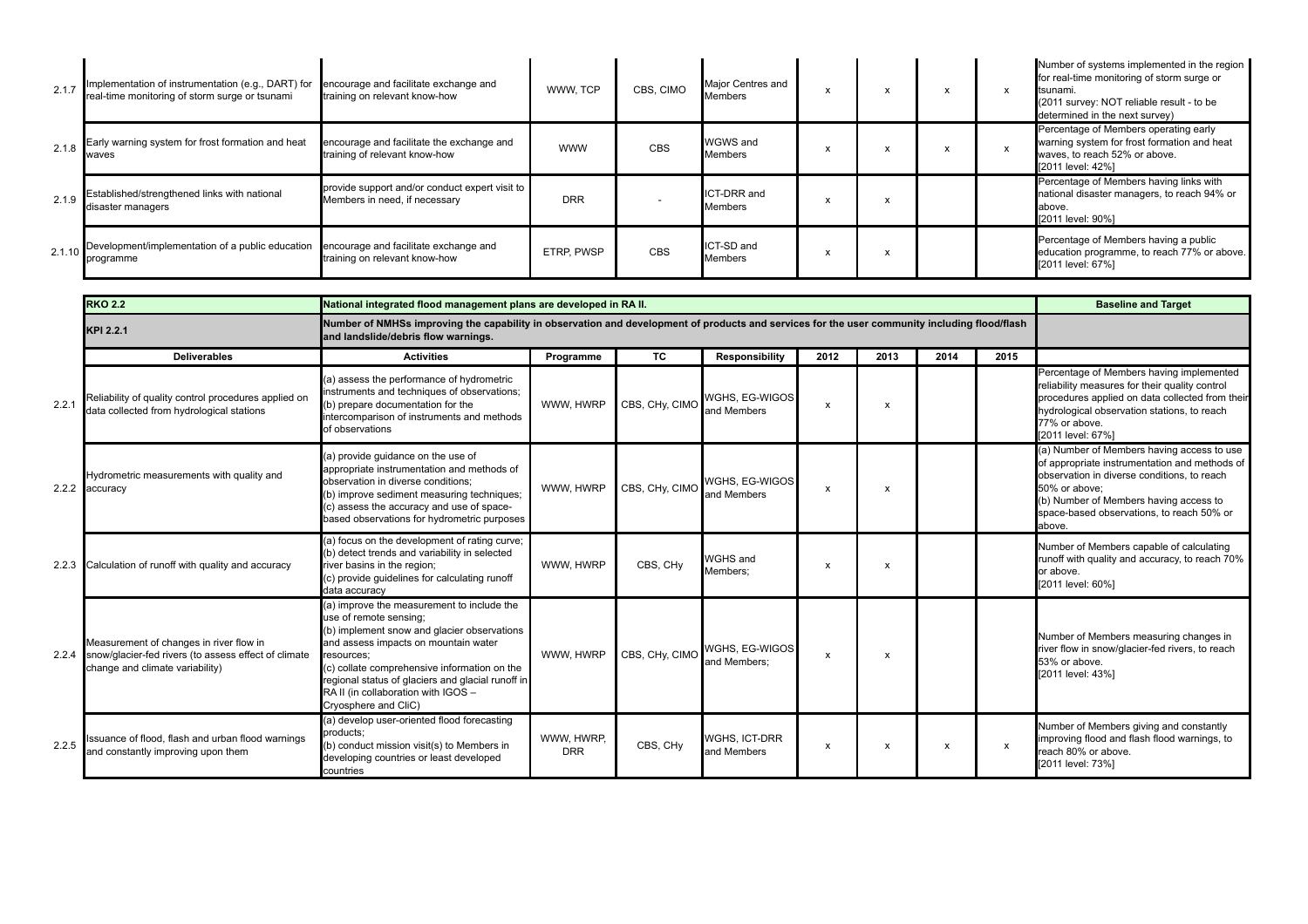| 2.2.6 | Issuance of landslide/debris flow warnings and<br>constantly improving upon them | (a) collect and disseminate quidance<br>materials and manuals on the assessment of<br>rainfall/flood induced mass movement<br>hazards;<br>(b) assess sedimentation rates in major<br>reservoirs:<br>(c) develop early warning methodologies<br>including documentation of best practices;<br>(d) engage in hazard mapping of sediment-<br>related disasters | WWW. HWRP.<br><b>DRR</b> | CBS, CH <sub>V</sub> | WGHS, ICT-DRR<br>and Members; |  |  |  |  | Number of Members giving and constantly<br>improving landslide/debris flow warnings, to<br>reach 45% or above.<br>[2011 level: 33%] |
|-------|----------------------------------------------------------------------------------|-------------------------------------------------------------------------------------------------------------------------------------------------------------------------------------------------------------------------------------------------------------------------------------------------------------------------------------------------------------|--------------------------|----------------------|-------------------------------|--|--|--|--|-------------------------------------------------------------------------------------------------------------------------------------|
|-------|----------------------------------------------------------------------------------|-------------------------------------------------------------------------------------------------------------------------------------------------------------------------------------------------------------------------------------------------------------------------------------------------------------------------------------------------------------|--------------------------|----------------------|-------------------------------|--|--|--|--|-------------------------------------------------------------------------------------------------------------------------------------|

| <b>RKO 2.3</b>                                                           | Drought early warning systems are improved in RA II.                                                                                                                 |           |                                  |                 |      |      |      |      | <b>Baseline and Target</b>                                                                                                 |
|--------------------------------------------------------------------------|----------------------------------------------------------------------------------------------------------------------------------------------------------------------|-----------|----------------------------------|-----------------|------|------|------|------|----------------------------------------------------------------------------------------------------------------------------|
| Number of NMHSs enhancing the drought early warning system.<br>KPI 2.3.1 |                                                                                                                                                                      |           |                                  |                 |      |      |      |      |                                                                                                                            |
| <b>Deliverables</b>                                                      | <b>Activities</b>                                                                                                                                                    | Programme | TC.                              | Responsibility  | 2012 | 2013 | 2014 | 2015 |                                                                                                                            |
| 2.3.1 Monitoring and warning systems for drought                         | (a) develop indicators for the determination of<br>the onset of hydrological droughts;<br>(b) prepare guidance for the development of<br>drought monitoring networks |           | WWW, HWRP CBS, CHy, CIMO Members | <b>WGHS and</b> |      |      |      |      | Percentage of Members having monitoring and<br>warning systems for drought, to reach 63% or<br>above.<br>[2011 level: 53%] |

**Enhanced capabilities of Members to produce better weather, climate, water and related environmental information, predictions and warnings to support in particular disaster risk reduction and climate impact and adaptation strategies.**

|       | <b>RKO 3.1</b>                                                                                                                                 | Weather information and prediction products are improved in RA II.                                                                                                                                                                                                                                                                                                                                                                                                                                             |                          |            |                                                                                                                           |                           |                           |      |                           | <b>Baseline and Target</b>                                                                                                                                      |
|-------|------------------------------------------------------------------------------------------------------------------------------------------------|----------------------------------------------------------------------------------------------------------------------------------------------------------------------------------------------------------------------------------------------------------------------------------------------------------------------------------------------------------------------------------------------------------------------------------------------------------------------------------------------------------------|--------------------------|------------|---------------------------------------------------------------------------------------------------------------------------|---------------------------|---------------------------|------|---------------------------|-----------------------------------------------------------------------------------------------------------------------------------------------------------------|
|       | KPI 3.1.1                                                                                                                                      | Number of NMHSs generating NWP products and producing weather forecasts.                                                                                                                                                                                                                                                                                                                                                                                                                                       |                          |            |                                                                                                                           |                           |                           |      |                           |                                                                                                                                                                 |
|       | <b>Deliverables</b>                                                                                                                            | <b>Activities</b>                                                                                                                                                                                                                                                                                                                                                                                                                                                                                              | Programme                | <b>TC</b>  | Responsibility                                                                                                            | 2012                      | 2013                      | 2014 | 2015                      |                                                                                                                                                                 |
| 3.1.1 | Operational access to NWP products from major<br>centres and effective use and interpretation of all<br>NWP products in forecasting operations | (a) provide support and/or conduct expert visit<br>to Members in need, as necessary;<br>(b) implement RA II Pilot Project to Develop<br>Support for NMHSs in Numerical Weather<br>Prediction, which is to develop a consortium<br>comprising NWP operators and product<br>providers to support and assist NMHSs in<br>their full use of NWP products and in the<br>development of NWP activities suited to their<br>circumstances, in their provision of weather<br>services, including forecasts and warnings | WWW. DPFS                | <b>CBS</b> | (a) EG-WIS;<br>(b) Coordinating<br>Group of the RA II<br>Pilot Project, Major<br><b>NWP Centres and</b><br><b>Members</b> | x                         | x                         | x    | x                         | Percentage of Members having access to<br>NWP products and using it in forecasting<br>operations, to reach 93% (or +1 Member) or<br>above.<br>[2011 level: 90%] |
|       | Extended use of Ensemble Prediction System<br>3.1.2 (EPS) and consensus technique for tropical cyclone<br>forecasting                          | encourage and facilitate the exchange and<br>training of relevant know-how                                                                                                                                                                                                                                                                                                                                                                                                                                     | WWW, DPFS,<br><b>TCP</b> | <b>CBS</b> | Major NWP<br>Centres, RSMC and<br><b>Members</b>                                                                          | $\boldsymbol{\mathsf{x}}$ | X                         |      |                           | Percentage of Members extending the use of<br>EPS and consensus technique for tropical<br>cyclone forecasting, to reach 50% or above.<br>[2011 level: 40%]      |
| 3.1.3 | Operational nowcasting (0-6 hours ahead) service<br>on high-impact weather                                                                     | (a) provide training and technical support to<br>flash flood and urban flood forecasting;<br>(b) encourage and facilitate exchange and<br>training on relevant know-how                                                                                                                                                                                                                                                                                                                                        | WWW. DRR.<br><b>DPFS</b> | CBS        | (a) $EG-OF$ ;<br>(b) Members                                                                                              | X                         | X                         |      | $\boldsymbol{\mathsf{x}}$ | Percentage of Members providing operational<br>nowcasting service on high-impact weather, to<br>reach 86% (or +2 Member) or above.<br>[2011 level: 80%]         |
| 3.1.4 | Short-range forecasts and warnings (6-24 hours<br>ahead)                                                                                       | encourage and facilitate exchange and<br>training on relevant know-how                                                                                                                                                                                                                                                                                                                                                                                                                                         | WWW. DRR.<br><b>DPFS</b> | <b>CBS</b> | EG-OF and<br><b>Members</b>                                                                                               | $\boldsymbol{\mathsf{x}}$ | $\boldsymbol{\mathsf{x}}$ | X    | X                         | Percentage of Members issuing short-range<br>forecasts/warnings, to be maintained at 100%.<br>[2011 level: 100%]                                                |
| 3.1.5 | Enhanced capability of severe weather forecasting<br>and warning services through SWFDP                                                        | (a) implement regional components of Severe<br>Weather Demonstration Project, in particular<br>SWFDP-Southeast Asia and SWFDP-Bay of<br>Bengal<br>(b) increase awareness of SWFDP and<br>utilization by NMHS                                                                                                                                                                                                                                                                                                   | WWW. DPFS                | CBS, CAS   | Members and<br>Coordinating group<br>of SWFDP-SeA/BB                                                                      | x                         | X                         | X    | $\boldsymbol{\mathsf{x}}$ | Number of Members which benefited from<br>SWFDP. (to be determined in the next survey)                                                                          |
|       | KPI 3.1.2                                                                                                                                      | Number of NMHSs providing standardized products such as monthly and seasonal predictions.                                                                                                                                                                                                                                                                                                                                                                                                                      |                          |            |                                                                                                                           |                           |                           |      |                           |                                                                                                                                                                 |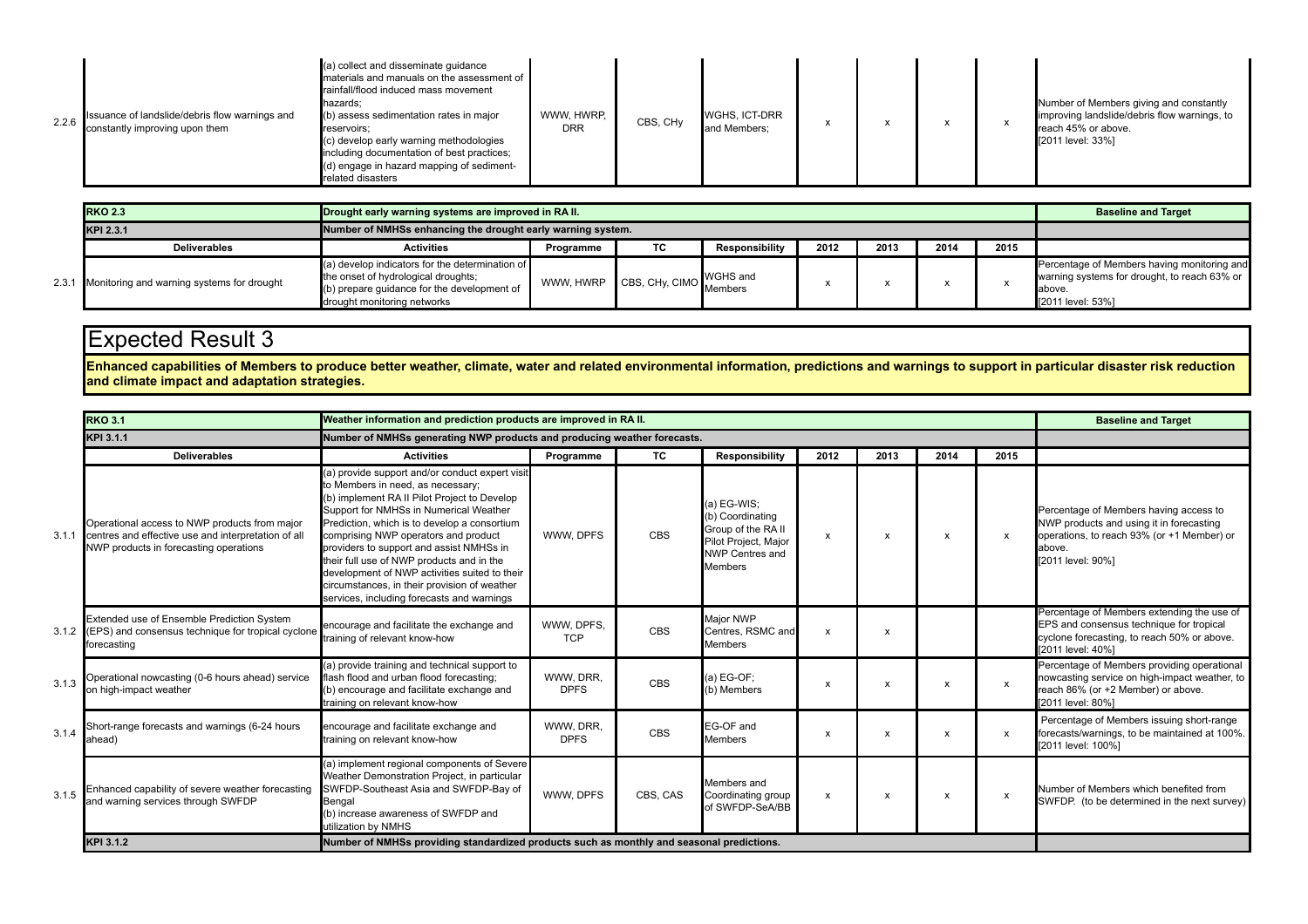|       | <b>Deliverables</b>                                                                                                                                                                                                                                 | <b>Activities</b>                                                                                                                                                                  | Programme  | тc         | <b>Responsibility</b>                      | 2012 | 2013                      | 2014           | 2015                      |                                                                                                                                                                                                                                                                                                                                                                                                                                                                                                                                                                                                     |
|-------|-----------------------------------------------------------------------------------------------------------------------------------------------------------------------------------------------------------------------------------------------------|------------------------------------------------------------------------------------------------------------------------------------------------------------------------------------|------------|------------|--------------------------------------------|------|---------------------------|----------------|---------------------------|-----------------------------------------------------------------------------------------------------------------------------------------------------------------------------------------------------------------------------------------------------------------------------------------------------------------------------------------------------------------------------------------------------------------------------------------------------------------------------------------------------------------------------------------------------------------------------------------------------|
|       | 3.1.6 Provision of monthly/seasonal climate prediction                                                                                                                                                                                              | a) further establish sub-regional RCOFs;<br>(b) encourage and facilitate exchange and<br>training on relevant know-how                                                             | WCP, DPFS  | CCI, CBS   | EG-CS and<br>Members                       | x    | $\boldsymbol{\mathsf{x}}$ | X              | X                         | Percentage of Members providing<br>monthly/seasonal climate prediction, to reach<br>75% (or +1 Member) or above.<br>[2011 level: 70%]                                                                                                                                                                                                                                                                                                                                                                                                                                                               |
|       |                                                                                                                                                                                                                                                     |                                                                                                                                                                                    |            |            |                                            |      |                           |                |                           |                                                                                                                                                                                                                                                                                                                                                                                                                                                                                                                                                                                                     |
|       | <b>RKO 3.2</b>                                                                                                                                                                                                                                      | Climate information and prediction products for climate adaptation and risk management are improved in RA II.                                                                      |            |            |                                            |      |                           |                |                           | <b>Baseline and Target</b>                                                                                                                                                                                                                                                                                                                                                                                                                                                                                                                                                                          |
|       | KPI 3.2.1                                                                                                                                                                                                                                           | Number of NMHSs upgrading the capability in observation and in development of climate services to meet users' diverse requirements in respect of<br>sustainable development.       |            |            |                                            |      |                           |                |                           |                                                                                                                                                                                                                                                                                                                                                                                                                                                                                                                                                                                                     |
|       | KPI 3.2.2                                                                                                                                                                                                                                           | Number of operational Regional Climate Centres providing inputs for the National Climate Centres.                                                                                  |            |            |                                            |      |                           |                |                           |                                                                                                                                                                                                                                                                                                                                                                                                                                                                                                                                                                                                     |
|       | KPI 3.2.3                                                                                                                                                                                                                                           | Number of users receiving climatological products periodically.                                                                                                                    |            |            |                                            |      |                           |                |                           |                                                                                                                                                                                                                                                                                                                                                                                                                                                                                                                                                                                                     |
|       | <b>Deliverables</b>                                                                                                                                                                                                                                 | <b>Activities</b>                                                                                                                                                                  | Programme  | TC         | Responsibility                             | 2012 | 2013                      | 2014           | 2015                      |                                                                                                                                                                                                                                                                                                                                                                                                                                                                                                                                                                                                     |
|       | 3.2.1 Enhanced capability in climate observations                                                                                                                                                                                                   | encourage and facilitate exchange and<br>training on relevant know-how                                                                                                             | <b>WCP</b> | CCI        | EG-CS and<br>Members                       | х    | х                         | $\pmb{\times}$ | $\boldsymbol{\mathsf{x}}$ | Percentage of Members increasing the number<br>of climatological stations operated or<br>supervised by them and the number of climate<br>variables measured and processed, to reach<br>57% or above<br>[2011 level: 47%];<br>Percentage of Members increasing the<br>issuance of climatological statistics and indices<br>and make them easily available and delivered<br>to users, to reach 90% or above<br>[2011 level: 87%];<br>Percentage of Members making observations<br>to monitor climate change and climate<br>variability, to reach 86% (or +1 Member) or<br>above.<br>[2011 level: 83%] |
| 3.2.2 | Enhanced capability in providing climate services to facilitate exchange and training on relevant<br>meet users' requirements                                                                                                                       | know-how by RCCs                                                                                                                                                                   | WCP, DPFS  | CCI, CBS   | EG-CS, RCCs and<br><b>Members</b>          | X    | $\boldsymbol{\mathsf{x}}$ |                |                           | Percentage of Members systematically<br>increasing the number of users receiving<br>climatological products periodically, to reach<br>95% or above<br>[2011 level: 93%];<br>Percentage of Members providing<br>meteorological and climatological information<br>for the sustainable use and conservation of<br>natural resources to be maintained at 97% or<br>above.<br>[2011 level: 97%]                                                                                                                                                                                                          |
| 3.2.3 | Maintenance of metadata records for their<br>observation stations                                                                                                                                                                                   | encourage and facilitate exchange and<br>training on relevant know-how                                                                                                             | WCP, WWW   | CCI, CIMO  | EG-CS, EG-WIGOS<br>and Members             | x    | x                         | x              | $\boldsymbol{\mathsf{x}}$ | Percentage of Members maintaining metadata<br>records for their observation stations, to reach<br>90% or above.<br>[2011 level: 87%]                                                                                                                                                                                                                                                                                                                                                                                                                                                                |
| 3.2.4 | Enhancement and establishment of the Regional<br>Climate Centres (RCCs)                                                                                                                                                                             | (a) improve RCC products to meet Members'<br>requirements;<br>(b) encourage and facilitate candidate RCCs<br>to demonstrate the capabilities and move on<br>to designation process | WCP, DPFS  | CCI, CBS   | (a) BCC & TCC:<br>(b) EG-CS and<br>Members | x    | $\pmb{\times}$            | х              | x                         | Number of RCCs established and designated,<br>to reach 4 or above.<br>[2011 level: 2]                                                                                                                                                                                                                                                                                                                                                                                                                                                                                                               |
|       | Marine observations and providing data to support<br>global and regional climate studies, including<br>3.2.5 participation in GLOSS (Global Sea Level<br>Observing System) to monitor long-term sea-level<br>changes associated with global warming | encourage and facilitate exchange and<br>training on relevant know-how                                                                                                             | WCP, MMOP  | CCI, JCOMM | EG-CS and<br>Members                       | x    | X                         |                |                           | Percentage of marine met service providers<br>making marine observations and providing<br>data to support global and regional climate<br>studies, to reach 50% or above.<br>[2011 level: 38%]                                                                                                                                                                                                                                                                                                                                                                                                       |
|       | Adoption of innovative agrometeorological<br>3.2.6 adaptation strategies in face of climate variability<br>and climate change                                                                                                                       | encourage and facilitate exchange and<br>training on relevant know-how                                                                                                             | WCP, AgMP  | CCI, CAgM  | WGCS and<br>Members                        | x    | $\pmb{\times}$            | x              | x                         | Percentage of Members engaging in advising<br>users on the adoption of innovative<br>agrometeorological adaptation strategies in<br>face of climate variability and climate change,<br>to reach 50% of Members or above.<br>[2011 level: 37%]                                                                                                                                                                                                                                                                                                                                                       |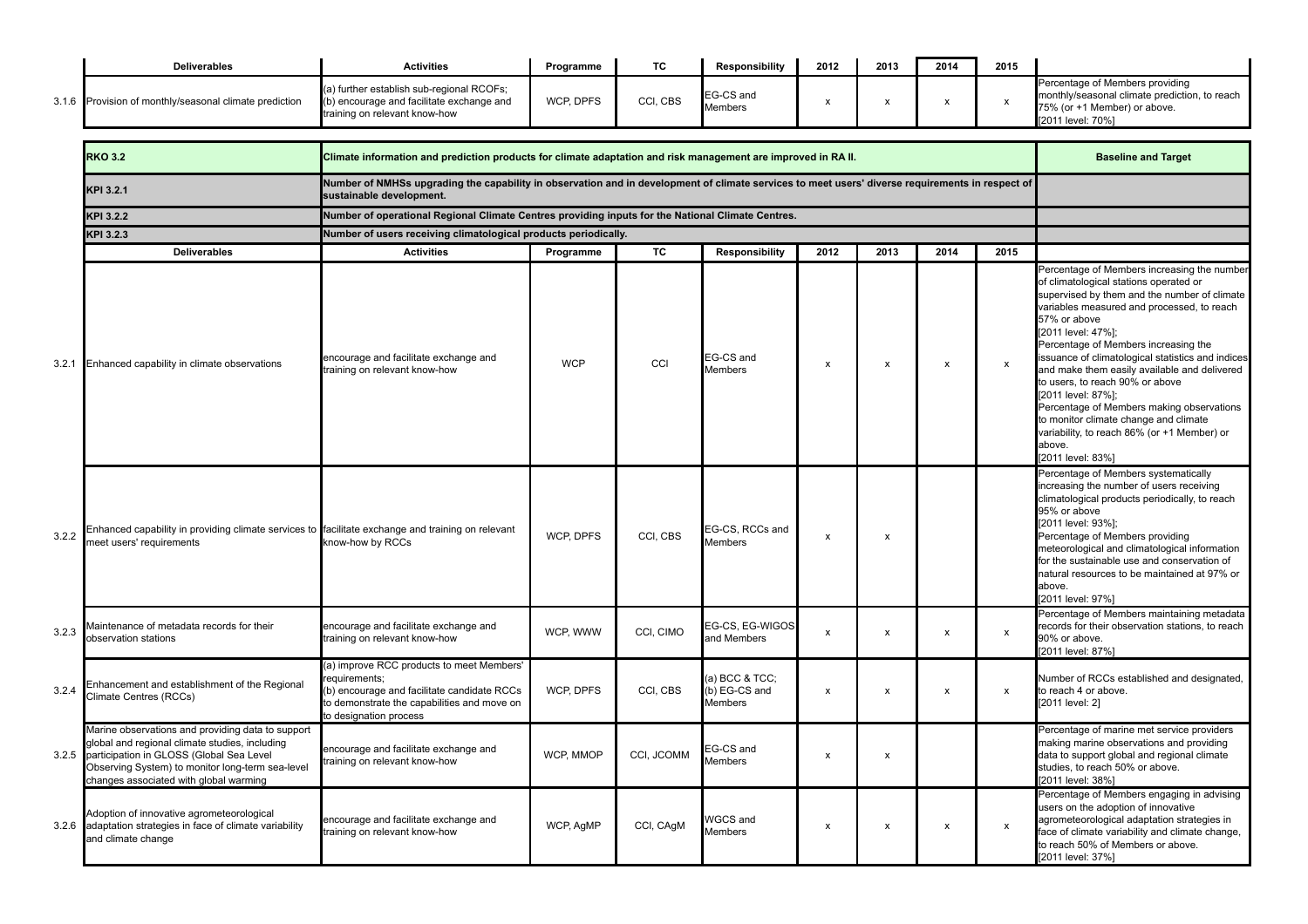|       | <b>RKO 3.3</b>                                                                                                                                  | Hydrological information and products, including water resource assessments, are improved in RA II.                                                                                                                                                                                            |                          |                      |                                                  |                           |                           |                  |              | <b>Baseline and Target</b>                                                                                                                                                                                               |
|-------|-------------------------------------------------------------------------------------------------------------------------------------------------|------------------------------------------------------------------------------------------------------------------------------------------------------------------------------------------------------------------------------------------------------------------------------------------------|--------------------------|----------------------|--------------------------------------------------|---------------------------|---------------------------|------------------|--------------|--------------------------------------------------------------------------------------------------------------------------------------------------------------------------------------------------------------------------|
|       | KPI 3.3.1                                                                                                                                       | Number of NMHSs having established Quality Management Frameworks for Hydrology using current guidance materials for hydrology and water<br>resource management.                                                                                                                                |                          |                      |                                                  |                           |                           |                  |              |                                                                                                                                                                                                                          |
|       | <b>Deliverables</b>                                                                                                                             | <b>Activities</b>                                                                                                                                                                                                                                                                              | Programme                | <b>TC</b>            | Responsibility                                   | 2012                      | 2013                      | 2014             | 2015         |                                                                                                                                                                                                                          |
| 3.3.1 | Establishment of Quality Management Frameworks<br>for Hydrology using current guidance materials for<br>hydrology and water resource management | encourage and facilitate exchange and<br>training on relevant know-how                                                                                                                                                                                                                         | WCP. HWRP                | CCI, CH <sub>V</sub> | WGHS, WGCS, RA<br>II and Members                 | $\boldsymbol{\mathsf{x}}$ | X                         | X                |              | Percentage of Members establishing Quality<br>Management Frameworks for Hydrology, to<br>reach [##]% or above. (to be determined in the<br>next survey)                                                                  |
| 3.3.2 | Assessment of basin-wide water resources<br>availability, including use of climate predictions                                                  | (a) prepare assessment and outlook of basin-<br>wide availability water surplus and deficits on<br>a national levels in a regional context<br>including the use of climate scenarios;<br>(b) set up knowledge base to adapt to<br>changes in water resources availability<br>(trends, outlook) | WCP. HWRP                | CCI, CH <sub>V</sub> | WGHS, WGCS and<br><b>Members</b>                 | $\boldsymbol{\mathsf{x}}$ | $\boldsymbol{\mathsf{x}}$ | $\boldsymbol{x}$ | $\mathsf{x}$ | Number of Members carrying out assessment<br>of basin-wide water resources availability,<br>including use of climate predictions, to reach<br>[##]% or above. (to be determined in the next<br>survey)                   |
|       | Implementation of Water Resources Assessment<br>3.3.3 (WRA)                                                                                     | (a) develop and promote new approaches for<br>WRA:<br>(b) develop continuous monitoring tool and<br>regional database for WRA;<br>(c) provide quidance materials for WRA and<br>its variability linking to climate predictions                                                                 | <b>HWRP</b>              | CHy                  | <b>WGHS and</b><br><b>Members</b>                | X                         | x                         | x                | x            | Number of Members implementing WRA, to<br>reach [##]% or above. (to be determined in the<br>next survey)                                                                                                                 |
| 3.3.4 | Development of national and regional capacity<br>building programmes and related training activities<br>for hydrological services               | encourage and facilitate exchange and<br>training on relevant know-how                                                                                                                                                                                                                         | <b>HWRP</b>              | CHy                  | <b>WGHS and</b><br><b>Members</b>                | X                         | $\boldsymbol{\mathsf{x}}$ | x                | x            | Percentage of Members participating in the<br>development of national and regional capacity<br>building programmes and related training<br>activities, to reach [##]% or above. (to be<br>determined in the next survey) |
|       | <b>RKO 3.4</b>                                                                                                                                  | Drought information and prediction for risk management is improved in RA II.                                                                                                                                                                                                                   |                          |                      |                                                  |                           |                           |                  |              | <b>Baseline and Target</b>                                                                                                                                                                                               |
|       | KPI 3.4.1                                                                                                                                       | Number of NMHSs and Regional Centres issuing drought information and prediction                                                                                                                                                                                                                |                          |                      |                                                  |                           |                           |                  |              |                                                                                                                                                                                                                          |
|       | <b>Deliverables</b>                                                                                                                             | <b>Activities</b>                                                                                                                                                                                                                                                                              | Programme                | <b>TC</b>            | Responsibility                                   | 2012                      | 2013                      | 2014             | 2015         |                                                                                                                                                                                                                          |
| 3.4.1 | Enhanced preparedness to predict and manage<br>hydrological droughts and knowledge for decision-<br>making                                      | (a) follow up on drought related research and<br>action activities including CAgM and drought<br>management programme;<br>(b) document national guidance materials to<br>manage droughts                                                                                                       | WWW. WCP.<br><b>HWRP</b> | CCI                  | CBS, CHy, CIMO, WGCS, WGHS and<br><b>Members</b> | $\boldsymbol{\mathsf{x}}$ | x                         |                  |              | Number of Members having enhanced its<br>preparedness to predict and manage<br>hydrological droughts and its knowledge for<br>decision-making, to reach 67% or above.<br>[2011 level: 57%]                               |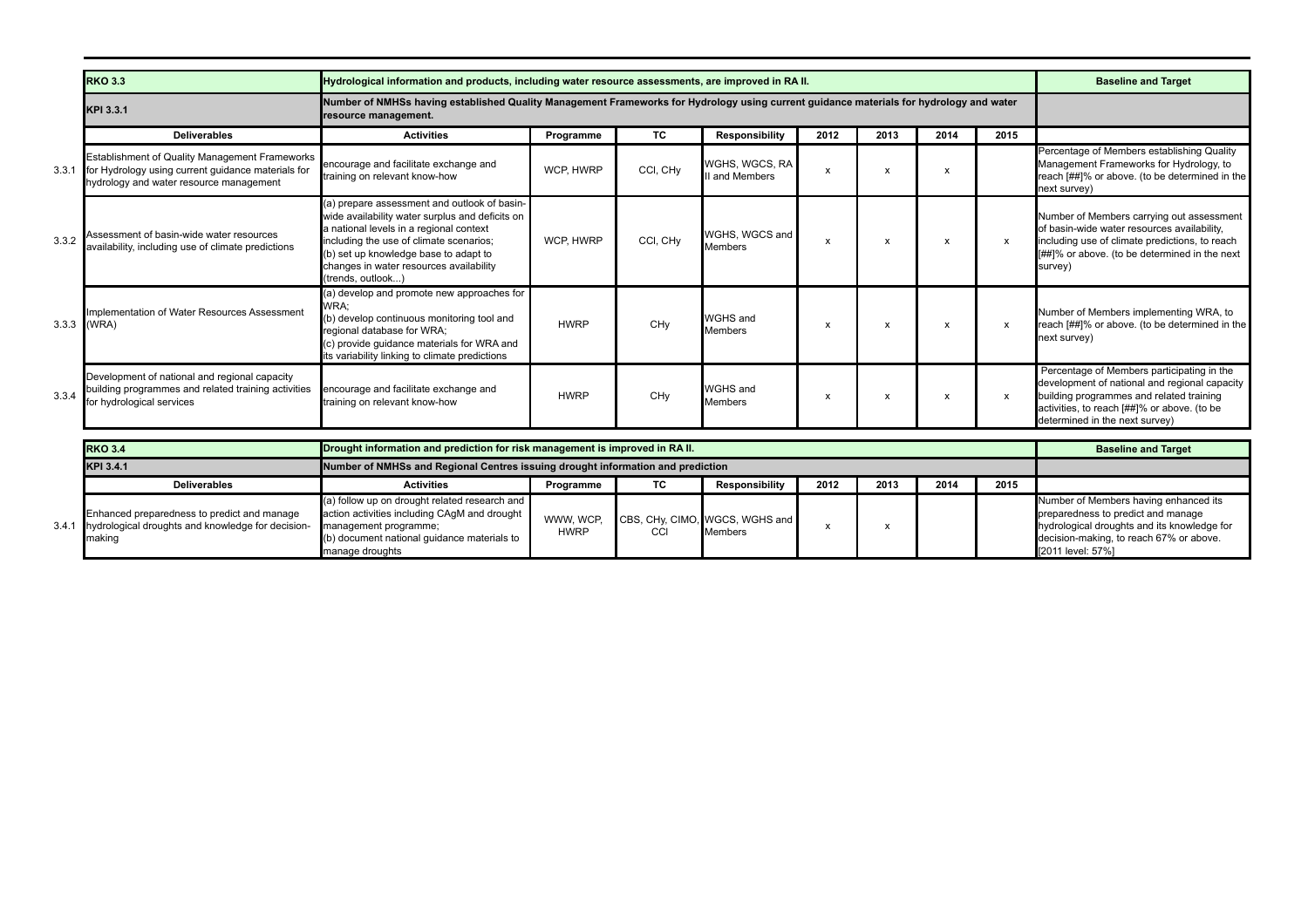**Enhanced capabilities of Members to access, develop, implement and use integrated and interoperable surface-based and space-based systems for weather, climate and hydrological observations, as well as related environmental observations, based on world standards set by WMO.**

|       | <b>RKO 4.1</b>                                                                                                                                                                                                     | WMO Integrated Global Observing System (WIGOS) is implemented in RA II.                                                                                                                                                                                                                      |                          |                          |                                                       |                           |                           |                           |                           | <b>Baseline and Target</b>                                                                                                                                                                                                                                                                                               |
|-------|--------------------------------------------------------------------------------------------------------------------------------------------------------------------------------------------------------------------|----------------------------------------------------------------------------------------------------------------------------------------------------------------------------------------------------------------------------------------------------------------------------------------------|--------------------------|--------------------------|-------------------------------------------------------|---------------------------|---------------------------|---------------------------|---------------------------|--------------------------------------------------------------------------------------------------------------------------------------------------------------------------------------------------------------------------------------------------------------------------------------------------------------------------|
|       | <b>RKO 4.1.1</b>                                                                                                                                                                                                   | WIGOS is implemented in the Region based on CONOPS and RA II WIGOS Implementation Plan.                                                                                                                                                                                                      |                          |                          |                                                       |                           |                           |                           |                           |                                                                                                                                                                                                                                                                                                                          |
|       | KPI 4.1.1.1                                                                                                                                                                                                        | Number of NMHSs that have successfully implemented the WIGOS in compliance with CONOPS.                                                                                                                                                                                                      |                          |                          |                                                       |                           |                           |                           |                           |                                                                                                                                                                                                                                                                                                                          |
|       | KPI 4.1.1.2                                                                                                                                                                                                        | Number of NMHSs that deliver high-quality observational data.                                                                                                                                                                                                                                |                          |                          |                                                       |                           |                           |                           |                           |                                                                                                                                                                                                                                                                                                                          |
|       | KPI 4.1.1.3                                                                                                                                                                                                        | Increased observing systems' interoperability, data compatibility and traceability of observations.                                                                                                                                                                                          |                          |                          |                                                       |                           |                           |                           |                           |                                                                                                                                                                                                                                                                                                                          |
|       | KPI 4.1.1.4                                                                                                                                                                                                        | Increased availability of observational data for users.                                                                                                                                                                                                                                      |                          |                          |                                                       |                           |                           |                           |                           |                                                                                                                                                                                                                                                                                                                          |
|       | <b>Deliverables</b>                                                                                                                                                                                                | <b>Activities</b>                                                                                                                                                                                                                                                                            | Programme                | <b>TC</b>                | Responsibility                                        | 2012                      | 2013                      | 2014                      | 2015                      |                                                                                                                                                                                                                                                                                                                          |
| 4.1.1 | Regular maintenance and calibration of observation<br>instruments, and implementation of reliability<br>measures on quality management routines and<br>procedures of weather observations                          | (a) implement the RA II Pilot Project to<br>Enhance the Availability and Quality<br>Management Support for NMHSs in Surface,<br>Climate and Upper-air Observations;<br>(b) report on status on calibration<br>instruments:<br>(c) provide education and training support for<br><b>NMHSs</b> | IMOP, WWW                | CIMO, CBS                | (a) EG-WIGOS;<br>(b) WMO/DRA and<br>developed Members | x                         | X                         | $\boldsymbol{\mathsf{x}}$ | X                         | Percentage of Members having a regular<br>programme for maintenance and calibration of<br>observation instruments, and implementing<br>reliability measures on their quality<br>management routines and procedures of<br>weather observations, to reach 93% or above.<br>[2011 level: 90%]                               |
| 4.1.2 | Availability of qualified maintenance technicians in<br><b>NMHSs</b>                                                                                                                                               | implement the Pilot Project to enhance the<br>Availability and Quality Management Support<br>for NMHSs in Surface, Climate and Upper-air<br>Observations:                                                                                                                                    | IMOP, WWW                | CIMO, CBS                | <b>EG-WIGOS</b>                                       | x                         | $\mathsf{x}$              | $\boldsymbol{\mathsf{x}}$ | X                         | Percentage of Members having qualified<br>maintenance technicians in their service, to<br>reach 86% or above.<br>[2011 level: 83%]                                                                                                                                                                                       |
|       | 4.1.3 Ensuring the accuracy of the instruments they use                                                                                                                                                            | (a) identify quality requirements and user<br>expectations;<br>(b) monitor data quality by utilizing NWP QC<br>monitoring reports;<br>c) enhance capacities of RA II RICs;<br>(d) organize RIC training workshops for<br>Members:                                                            | IMOP. WWW                | CIMO, CBS                | EG-WIGOS and<br><b>Members</b>                        | $\mathsf{x}$              | $\mathsf{x}$              | $\boldsymbol{\mathsf{x}}$ | $\boldsymbol{\mathsf{x}}$ | (i) Percentage of Members using the service of<br>RICs (Regional Instrument Centre), to reach<br>57% or above.<br>[2011 level: 47%];<br>(ii) Percentage of Members using the service<br>of national standards laboratory / institution, to<br>reach 80% or above.<br>[2011 level: 70%]                                   |
| 4.1.4 | Reliability of maintenance procedures for<br>measurement and equipment (including gauges) in<br>hydrological stations and of quality control<br>procedures applied on data collected from<br>hydrological stations | develop SOPs for operation and maintenance<br>of stations                                                                                                                                                                                                                                    | IMOP. HWR.<br><b>WWW</b> | CIMO, CHY,<br><b>WWW</b> | <b>WGHS</b>                                           | $\boldsymbol{\mathsf{x}}$ | $\boldsymbol{\mathsf{x}}$ |                           |                           | Percentage of Members having implemented<br>reliability measures for their maintenance<br>procedures for measurement and equipment in<br>hydrological stations and for their quality<br>control procedures applied on data collected<br>from their hydrological stations, to reach 77%<br>or above.<br>[2011 level: 67%] |
| 4.1.5 | Real-time delivery of measured observations at<br>remote stations                                                                                                                                                  | Implement the Pilot Project to enhance the<br>Availability and Quality Management Support<br>for NMHSs in Surface, Climate and Upper-air<br>Observations                                                                                                                                     | <b>WWW</b>               | CBS                      | <b>Coordinating Group</b><br>of the Pilot Project;    | x                         | X                         | $\boldsymbol{\mathsf{x}}$ | $\pmb{\chi}$              | Percentage of Members implementing real-<br>time relay of measured observations from<br>remote stations, to reach 90% or above.<br>[2011 level: 87%]                                                                                                                                                                     |
| 4.1.6 | Increased observational data availability for users                                                                                                                                                                | monitor availability of data, identify<br>deficiencies and propose measures for their<br>resolutions                                                                                                                                                                                         | <b>WWW</b>               | <b>CBS</b>               | EG-WIGOS, RA II.<br>WMO/RAP and<br><b>Members</b>     | x                         | x                         | X                         | X                         | Percentage of Members with increased<br>observational data availability for users, to<br>reach [##]% or above. (to be determined in the<br>next survey)                                                                                                                                                                  |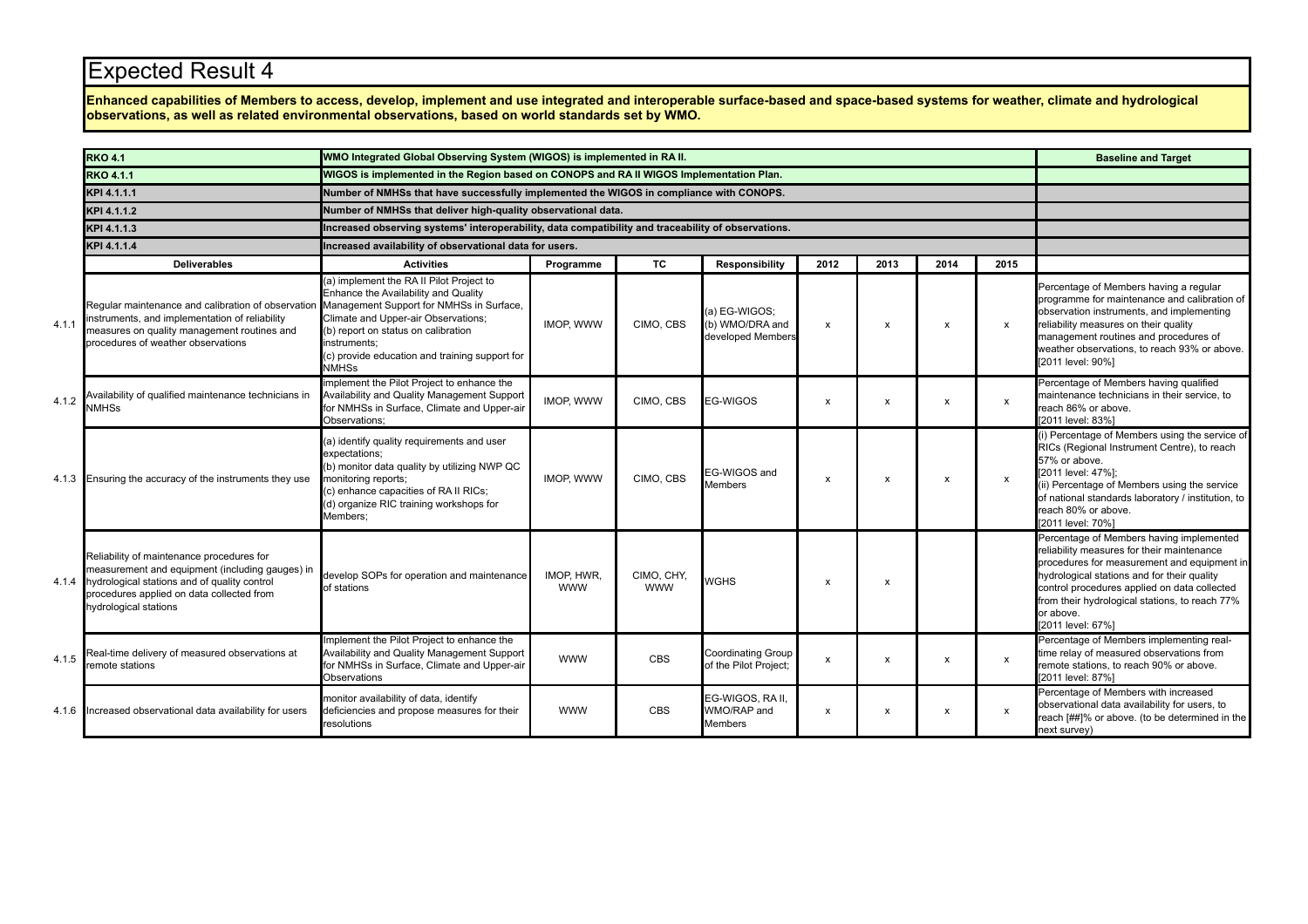| 4.1.7  | Development and update of Regional WIGOS<br>Implementation Plan (WIP)                                                                                                                                                                                                                                                                                                                                             | (a) establish a Task Team on Regional WIP;<br>(b) identify key regional requirements of users<br>and determine regional priorities;<br>(c) encourage Members to develop national<br>WIGOS Implementation Plan;<br>(d) encourage Members to develop national<br>reports on progress of Implementation Plan<br>for the Evolution of Global Observing<br>Systems (EGOS-IP);<br>(e) develop a portal to share EGOS national<br>reports;<br>(f) provide Members with technical guidance<br>and capacity development support;<br>(g) coordinate with EG-WIS;<br>(h) report progress of RA II Regional WIP<br>projects to RA II MG | <b>WWW</b>               | <b>CBS</b>                | a) Task Team:<br>(b) EG-WIGOS;<br>(c) EG-WIGOS;<br>(d) RA II and WMO<br>OBS Dept.<br>(e) EG-WIGOS and<br>WMO OBS<br>(f) Members and<br>WMO OBS | x    | x                         |                           |                           | Presentation of the 1st version of the Regional<br>WIGOS Implementation Plan to RA II-15.                                                                                                                                                                                                                                                                                                                                                                                                                                                                                                                                |
|--------|-------------------------------------------------------------------------------------------------------------------------------------------------------------------------------------------------------------------------------------------------------------------------------------------------------------------------------------------------------------------------------------------------------------------|-----------------------------------------------------------------------------------------------------------------------------------------------------------------------------------------------------------------------------------------------------------------------------------------------------------------------------------------------------------------------------------------------------------------------------------------------------------------------------------------------------------------------------------------------------------------------------------------------------------------------------|--------------------------|---------------------------|------------------------------------------------------------------------------------------------------------------------------------------------|------|---------------------------|---------------------------|---------------------------|--------------------------------------------------------------------------------------------------------------------------------------------------------------------------------------------------------------------------------------------------------------------------------------------------------------------------------------------------------------------------------------------------------------------------------------------------------------------------------------------------------------------------------------------------------------------------------------------------------------------------|
| 4.1.8  | Development of RA II WIGOS/WIS Observation ar<br><b>Information Portal</b>                                                                                                                                                                                                                                                                                                                                        | (a) make a comprehensive review of all<br>existing observing systems in the Region;<br>(b) develop a portal for comprehensive<br>weather data and products;<br>(c) develop a portal for standard and best<br>practices and interlink the portal with related<br>websites                                                                                                                                                                                                                                                                                                                                                    | <b>WWW</b>               | <b>CBS</b>                | a) EG-WIGOS;<br>(b) Task Team;<br>c) Task Team                                                                                                 | x    | $\pmb{\times}$            | $\boldsymbol{\mathsf{x}}$ | $\boldsymbol{\mathsf{x}}$ | A regional observation and information portal<br>to be developed and maintained.                                                                                                                                                                                                                                                                                                                                                                                                                                                                                                                                         |
| 4.1.9  | Integration of Observing Systems for supporting<br>Disaster Risk Reduction and aviation services                                                                                                                                                                                                                                                                                                                  | (a) standardize RBSN/RBCN stations;<br>(b) develop integrated weather radar product<br>for severe weather monitoring at the sub-<br>regional level;<br>(c) develop integrated surface-based and<br>space-based operational products;<br>(d) organize training and workshops on<br>standard data management procedure                                                                                                                                                                                                                                                                                                        | <b>WWW</b>               | <b>CBS</b>                | EG-WIGOS and<br>Task Team                                                                                                                      | X    | $\pmb{\times}$            | $\pmb{\times}$            | $\boldsymbol{\mathsf{x}}$ | Reporting the progress and outcomes to RA II-<br>16 session.                                                                                                                                                                                                                                                                                                                                                                                                                                                                                                                                                             |
|        | <b>RKO 4.1.2</b>                                                                                                                                                                                                                                                                                                                                                                                                  | Observing networks are further improved in RA II.                                                                                                                                                                                                                                                                                                                                                                                                                                                                                                                                                                           |                          |                           |                                                                                                                                                |      |                           |                           |                           |                                                                                                                                                                                                                                                                                                                                                                                                                                                                                                                                                                                                                          |
|        | KPI 4.1.2.1                                                                                                                                                                                                                                                                                                                                                                                                       | Number of NMHSs that have successfully implemented the improvement of observation capability.                                                                                                                                                                                                                                                                                                                                                                                                                                                                                                                               |                          |                           |                                                                                                                                                |      |                           |                           |                           |                                                                                                                                                                                                                                                                                                                                                                                                                                                                                                                                                                                                                          |
|        | <b>Deliverables</b>                                                                                                                                                                                                                                                                                                                                                                                               | <b>Activities</b>                                                                                                                                                                                                                                                                                                                                                                                                                                                                                                                                                                                                           | Programme                | TC                        | <b>Responsibility</b>                                                                                                                          | 2012 | 2013                      | 2014                      | 2015                      |                                                                                                                                                                                                                                                                                                                                                                                                                                                                                                                                                                                                                          |
| 4.1.10 | Enhanced temporal and spatial coverage of weather encourage and facilitate exchange and<br>measurements                                                                                                                                                                                                                                                                                                           | training on relevant know-how                                                                                                                                                                                                                                                                                                                                                                                                                                                                                                                                                                                               | <b>WWW</b>               | <b>CBS</b>                | <b>Members</b>                                                                                                                                 | x    | $\boldsymbol{\mathsf{x}}$ | $\boldsymbol{\mathsf{x}}$ | x                         | Percentage of Members expanding their<br>weather measurements, both temporally and<br>spatially, to reach 90% or above.<br>[2011 level: 87%]                                                                                                                                                                                                                                                                                                                                                                                                                                                                             |
| 4.1.11 | Maintenance/enhancement of the following stations practices documents from RA II Members;<br>in the Region:<br>(a) operational Regional Basic Synoptic Network<br>(RBSN) surface stations<br>(b) automatic weather stations (AWSs)<br>(c) rainfall stations<br>(d) operational RBSN upper-air stations<br>(e) operational Regional Basic Climatological<br>Network (RBCN) stations<br>(f) operational tide gauges | (a) collect and share standard and best<br>(b) survey and share status on QC/QA<br>procedures and site management;<br>(c) encourage the collection of metadata on<br>observing systems;<br>(d) enhance the service, support and<br>standard of Regional Instrument Centre<br>$(RIC)$ ;<br>(e) develop RIC websites and QA/QC portal;<br>(f) encourage and facilitate exchange and<br>training on relevant know-how                                                                                                                                                                                                          | WWW. WCP.<br><b>MMOP</b> | CBS, CCI,<br><b>JCOMM</b> | a) Members;<br>(b) RICs                                                                                                                        | x    | $\pmb{\times}$            | $\pmb{\times}$            | $\pmb{\mathsf{x}}$        | (a) Number of RBSN surface stations<br>implemented and operational, to reach 1,819<br>(or +0.5%) or above.<br>[2011 level: 1,810]<br>(b) Number of AWSs implemented, to reach<br>4,300 (or +1.9%) or above.<br>[2008 level: 4,221]<br>(c) Number of rainfall stations implemented, to<br>reach 39,000 (or +2.2%) or above.<br>[2008 level: 38,173]<br>(d) Number of RBSN upper-air stations<br>implemented and operational, to be maintained<br>at 327 (no change) or above.<br>[2011 level: 327]<br>(e) Number of RBCN stations implemented<br>and operational, to reach 890 (or +1%) or<br>above.<br>[2011 level: 881] |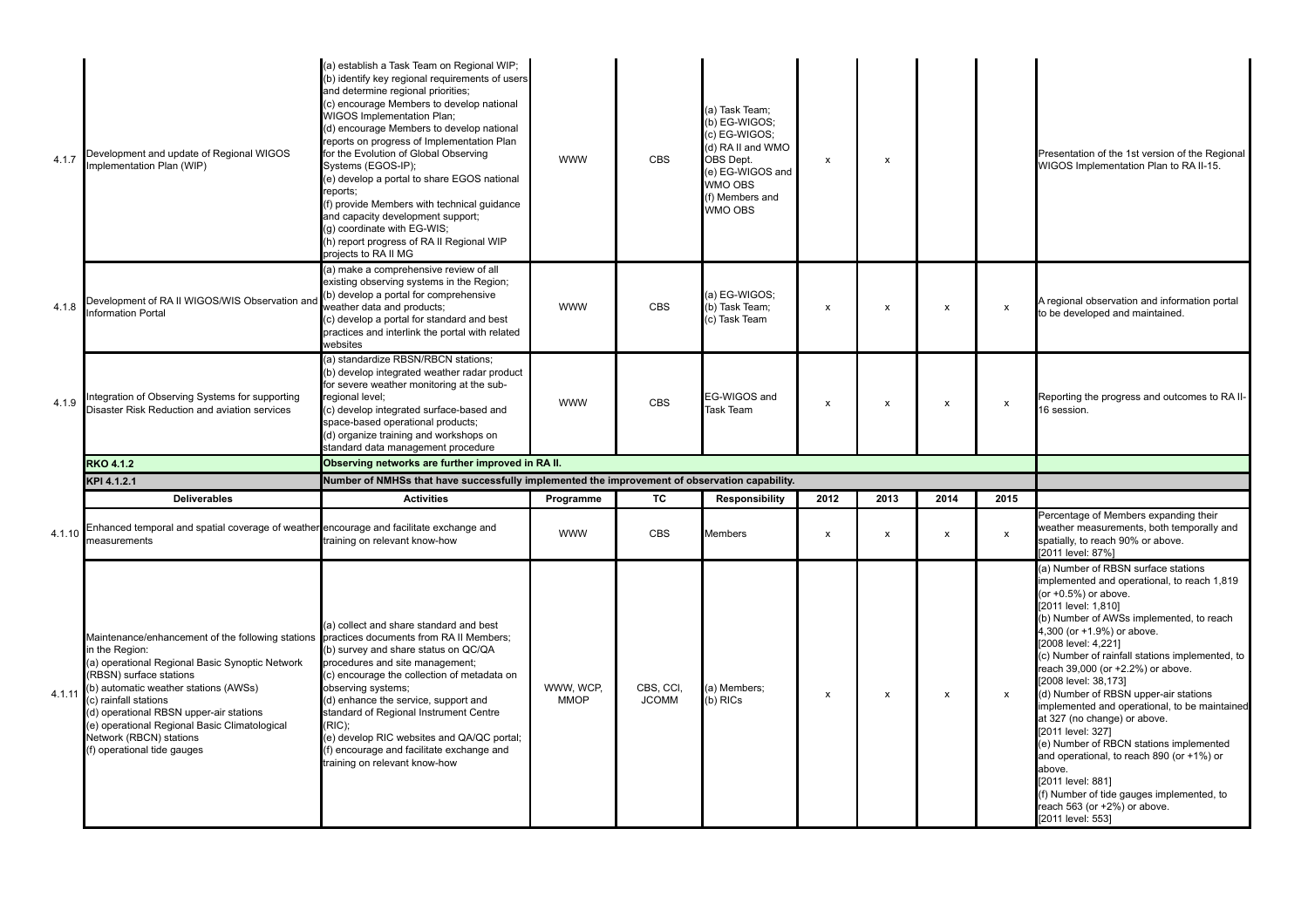| 4.1.12 | Maintenance/enhancement of operational weather<br>radar stations in the Region                                                                         | (a) develop strategic plan on development of<br>the Southeast Asia radar network:<br>(b) encourage and facilitate exchange and<br>training on relevant know-how                                                      | <b>WWW</b> | <b>CBS</b> | <b>Members</b>               | x | X | $\boldsymbol{\mathsf{x}}$ | Number of weather radar stations implemented<br>and operational, to reach 317 (or +1.0%) or<br>above.<br>[2011 level: 314]                                                                                                                                                                                                            |
|--------|--------------------------------------------------------------------------------------------------------------------------------------------------------|----------------------------------------------------------------------------------------------------------------------------------------------------------------------------------------------------------------------|------------|------------|------------------------------|---|---|---------------------------|---------------------------------------------------------------------------------------------------------------------------------------------------------------------------------------------------------------------------------------------------------------------------------------------------------------------------------------|
|        | Maintenance/enhancement of ground station(s) in<br>4.1.13 the Region to receive high-resolution images from<br>geostationary meteorological satellites | (a) continue implementation of the RA II Pilot<br>Project to Develop Support for NMHSs in<br>Satellite Data, Products<br>and Training;<br>(b) encourage and facilitate exchange and<br>training on relevant know-how | WWW. SP    | <b>CBS</b> | (a) EG-WIGOS;<br>(b) Members | x | X | $\boldsymbol{\mathsf{x}}$ | Percentage of Members operating such<br>ground station(s), to be maintained at 77% (no<br>change) or above.<br>[2011 level: 77%]                                                                                                                                                                                                      |
| 4.1.14 | Growth in spatial and temporal coverage of<br>hydrological observation networks                                                                        | maintain stations with long hydrological<br>records for climate services                                                                                                                                             | HWR, WWW   | CHY, CBS   | <b>Members</b>               | x | X | $\boldsymbol{\mathsf{x}}$ | Percentage of Members expanding their<br>hydrological observation network both spatially<br>and temporally, to reach 70% or above.<br>[2011 level: 60%]                                                                                                                                                                               |
|        | Maintaining/recruiting more voluntary observing<br>4.1.15 ships (VOS) for meteorological, oceanographic<br>and/or upper-air observations               | encourage and facilitate exchange and<br>training on relevant know-how                                                                                                                                               | WWW. MMOP  | CBS, JCOMM | <b>Members</b>               | x | X | X                         | Number of VOSs operating in the Region to<br>reach 1,100 or above.<br>[2011 level: 1,020]                                                                                                                                                                                                                                             |
|        | Operation of AWSs on green technology (including<br>4.1.16 use of renewable energy such as solar and wind<br>power), for sustainable development       | organize training courses for Members                                                                                                                                                                                | <b>WWW</b> | <b>CBS</b> | WG-WIGOS/WIS<br>and Members  | x | X | $\boldsymbol{\mathsf{x}}$ | (i) Percentage of Members operating AWSs on<br>green technology, to reach [##]% or above.<br>(2011 survey: NOT reliable result - to be<br>determined in the next survey);<br>(ii) Total number of AWSs in the Region<br>operating on green technology.<br>(2011 survey: NOT reliable result - to be<br>determined in the next survey) |

|      | <b>WMO KO 4.2</b>                                            | WMO Information System is developed and implemented within RA II.                                                                                                                                                                                                                                                                                                                                                                                                                                                                               |            |            |                                                                   |      |      |      |      | <b>Baseline and Target</b>                                                              |
|------|--------------------------------------------------------------|-------------------------------------------------------------------------------------------------------------------------------------------------------------------------------------------------------------------------------------------------------------------------------------------------------------------------------------------------------------------------------------------------------------------------------------------------------------------------------------------------------------------------------------------------|------------|------------|-------------------------------------------------------------------|------|------|------|------|-----------------------------------------------------------------------------------------|
|      | <b>RKO 4.2.1</b>                                             | Continued consolidation of the GTS to the managed network (AMDCN) is implemented with advanced centres (e.g., GISCs).                                                                                                                                                                                                                                                                                                                                                                                                                           |            |            |                                                                   |      |      |      |      |                                                                                         |
|      | KPI 4.2.1.1                                                  | Number of NMHSs that have successfully implemented the WIS in compliance with the regional WIS Implementation Plan.                                                                                                                                                                                                                                                                                                                                                                                                                             |            |            |                                                                   |      |      |      |      |                                                                                         |
|      | <b>Deliverables</b>                                          | <b>Activities</b>                                                                                                                                                                                                                                                                                                                                                                                                                                                                                                                               | Programme  | TC.        | Responsibility                                                    | 2012 | 2013 | 2014 | 2015 |                                                                                         |
| 4.2. | Regional WIS implementation plan for RA II [is<br>developed] | a) mobilize one or two experts of "Local<br>Secondment" for development of Regional<br>WIS Implementation Plan;<br>b) continue identification of WIS<br>requirements of Members;<br>c) arrange a coordination meeting for GISCs<br>and candidates:<br>(d) initiate the development of AMDCN in RA<br>and provide guidance to Members in joining<br>an AMDCN managed by their related GISC(s)<br>and implementation of their connection;<br>(e) organize training, WIS experts' visit for<br>WIS implementation;<br>(f) mobilize human resources | <b>WWW</b> | <b>CBS</b> | EG-WIS, GISCs<br>and candidates, RA<br>II and advanced<br>centres | x    |      |      |      | Presentation of the 1st version of the Regional<br>WIS Implementation Plan to RA II-15. |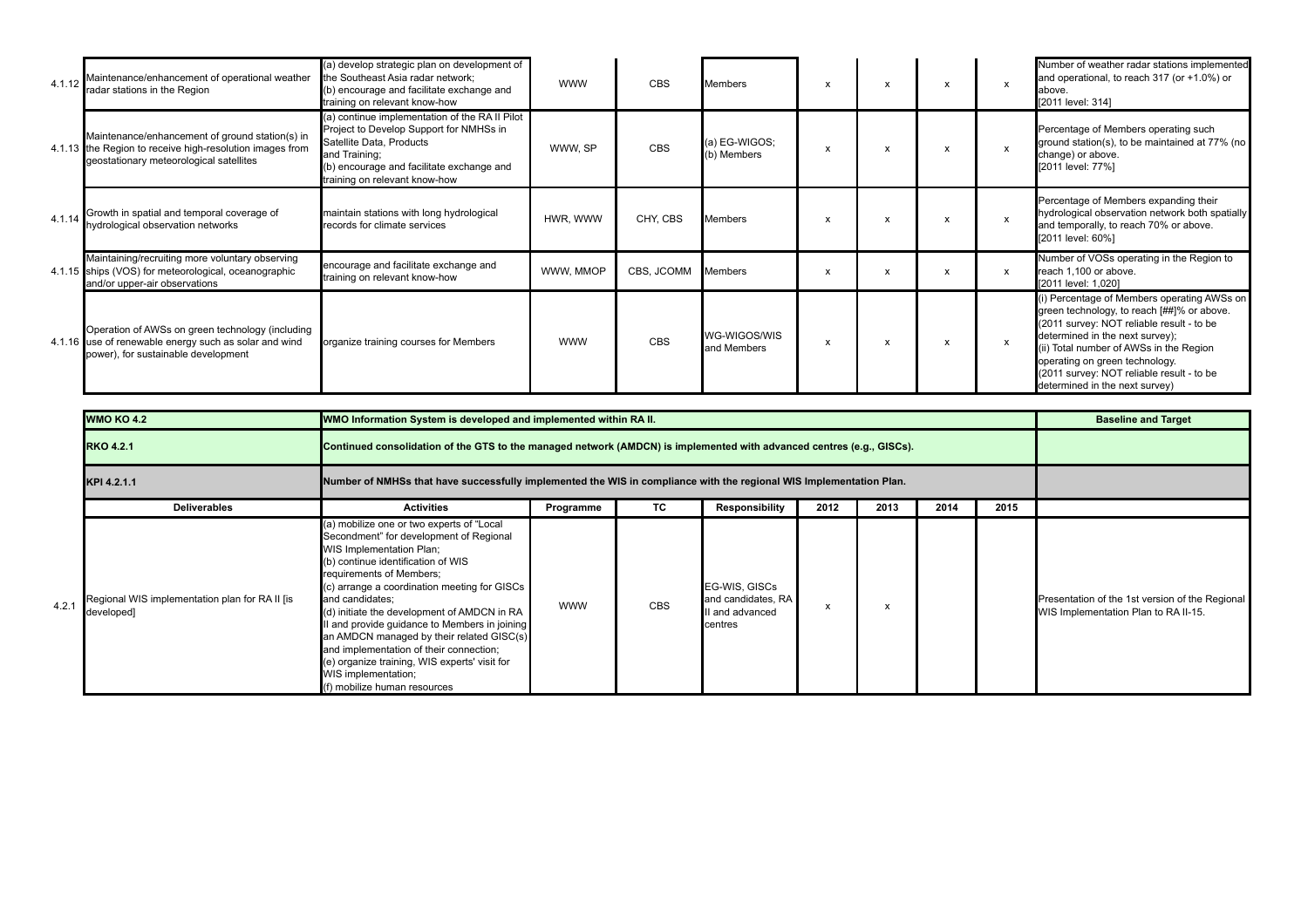|       | 4.2.2 Implementation of GISCs, DCPCs and NCs in RA                                                                                                                  | (a) demonstrate capabilities of GISCs and<br>DCPCs:<br>(b) produce regional information documents<br>on WIS:<br>(c) organize a regional and national workshop<br>for potential DCPCs and NCs;                                 | <b>WWW</b> | CBS        | (a) GISC<br>candidates, CBS.<br>EC.<br>(b) Members<br>c) EG-WIS                                                                                | x                  | X                         | $\pmb{\chi}$ | $\pmb{\mathsf{x}}$        | 14th Congress felt that the area of<br>responsibility of each RA II GISC should be<br>officially agreed upon at the next session of RA<br>II, now scheduled in 2012. However, to allow<br>the Members of RA II to benefit from the new<br>system before this, Congress encouraged RA<br>II to initiate the coordination and consultations<br>as a tentative solution so that each National<br>Centre should be linked to a principal GISC<br>and to a secondary GISC, taking into account<br>the efficiency of options, the cost effectiveness<br>for both NCs and GISCs, data distribution<br>capacity of the GISCs, and the current<br>structure of the GTS. |
|-------|---------------------------------------------------------------------------------------------------------------------------------------------------------------------|-------------------------------------------------------------------------------------------------------------------------------------------------------------------------------------------------------------------------------|------------|------------|------------------------------------------------------------------------------------------------------------------------------------------------|--------------------|---------------------------|--------------|---------------------------|----------------------------------------------------------------------------------------------------------------------------------------------------------------------------------------------------------------------------------------------------------------------------------------------------------------------------------------------------------------------------------------------------------------------------------------------------------------------------------------------------------------------------------------------------------------------------------------------------------------------------------------------------------------|
|       | 4.2.3 Assessment of the implementation of WIS in RA II                                                                                                              | carry out a survey to monitor the status of<br>WIS Centres and AMDCN<br>development/implementation                                                                                                                            | <b>WWW</b> | <b>CBS</b> | EG-WIS, GISCs,<br>DCPCs and NCs                                                                                                                |                    | $\boldsymbol{\mathsf{x}}$ | x            | $\pmb{\mathsf{x}}$        | (i) Percentage of Members successfully<br>implementing WIS, to reach 50% or above.<br>(2011 survey: NOT reliable result - to be<br>determined in the next survey);<br>(ii) Percentage of Members benefiting from<br>WIS in terms of data and products exchange,<br>to reach 50% or above.<br>(2011 survey: NOT reliable result - to be<br>determined in the next survey)                                                                                                                                                                                                                                                                                       |
|       | 4.2.4 Reform of VPN Pilot Project in RA II and RA V                                                                                                                 | (a) coordinate new themes and share<br>workloads;<br>(b) develop and evaluate new WIS<br>applications;<br>(c) provide evaluated techniques and<br>applications to operational WIS centers;<br>(d) expand project participants | <b>WWW</b> | <b>CBS</b> | Coordinators in RA<br>I and RAV.<br>Steering Group of<br>the project (CMA,<br>JMA, HKO, BoM,<br>NZ MetServices)<br>and project<br>participants | x                  | X                         | $\pmb{\chi}$ | $\boldsymbol{\mathsf{x}}$ | Reporting the reform with initial outcomes to<br>CBS-15 and RA II-15.                                                                                                                                                                                                                                                                                                                                                                                                                                                                                                                                                                                          |
|       |                                                                                                                                                                     |                                                                                                                                                                                                                               |            |            |                                                                                                                                                |                    |                           |              |                           |                                                                                                                                                                                                                                                                                                                                                                                                                                                                                                                                                                                                                                                                |
|       | <b>RKO 4.2.2</b>                                                                                                                                                    | GTS is further improved.                                                                                                                                                                                                      |            |            |                                                                                                                                                |                    |                           |              |                           |                                                                                                                                                                                                                                                                                                                                                                                                                                                                                                                                                                                                                                                                |
|       | KPI 4.2.2.1                                                                                                                                                         | Number of NMHSs that have successfully implemented the improvement of telecommunication capability.                                                                                                                           |            |            |                                                                                                                                                |                    |                           |              |                           |                                                                                                                                                                                                                                                                                                                                                                                                                                                                                                                                                                                                                                                                |
|       | <b>Deliverables</b>                                                                                                                                                 | <b>Activities</b>                                                                                                                                                                                                             | Programme  | TC         | <b>Responsibility</b>                                                                                                                          | 2012               | 2013                      | 2014         | 2015                      |                                                                                                                                                                                                                                                                                                                                                                                                                                                                                                                                                                                                                                                                |
|       | Improvement of the Regional Meteorological<br>4.2.5 Telecommunication Network (RMTN) to meet the<br>minimum required bandwidth of 128 kbps                          | (a) encourage the migration from analogue to<br>digital circuits in the Middle-East and Central<br>Asia;<br>(b) continue annual survey in the RMTN<br>status:                                                                 | <b>WWW</b> | <b>CBS</b> | a) RTHs;<br>(b) EG-WIS and<br>Members:                                                                                                         | $\pmb{\mathsf{x}}$ | $\pmb{\mathsf{x}}$        | x            | $\boldsymbol{\mathsf{x}}$ | Achievement of all RMTN circuits at actual<br>bandwidth of more than/equal to 128 kbps.                                                                                                                                                                                                                                                                                                                                                                                                                                                                                                                                                                        |
|       | 4.2.6 Solution of isolated NMCs from the GTS                                                                                                                        | (a) encourage and facilitate exchange on<br>relevant know-how;<br>(b) render assistance to NMCs Baghdad,<br>Kabul and Thimpu;                                                                                                 | <b>WWW</b> | <b>CBS</b> | Members, EG-WIS.<br>related RTHs and<br>WMO/WIS                                                                                                | x                  | $\pmb{\mathsf{x}}$        | x            | $\boldsymbol{\mathsf{x}}$ | All NMCs being connected to the GTS or WIS.                                                                                                                                                                                                                                                                                                                                                                                                                                                                                                                                                                                                                    |
|       | 4.2.7 Connection to the Internet by broadband VPN                                                                                                                   | provide assistance                                                                                                                                                                                                            | <b>WWW</b> | <b>CBS</b> | <b>RTHs and Members</b>                                                                                                                        | x                  | X                         | $\mathsf{x}$ | x                         | A high percentage of Members connected to<br>Internet by broadband, to reach 92% (or +1<br>Member) or above.<br>[2011 level: 90%]                                                                                                                                                                                                                                                                                                                                                                                                                                                                                                                              |
| 4.2.8 | Shift from the costly radiofacsimile broadcast of<br>meteorological and oceanographic information in<br>chart form to more economical modern<br>communication means | (a) encourage and facilitate exchange on<br>relevant know-how;<br>(b) render assistance if needed to Members<br>who wish to involve the operators and users<br>in modernizing the service                                     | <b>WWW</b> | <b>CBS</b> | <b>Members</b>                                                                                                                                 | x                  | X                         |              |                           | Number of marine met service providers who<br>are still running radiofacsimile broadcast, to be<br>kept at 23% or below.<br>[2011 level: 23%]                                                                                                                                                                                                                                                                                                                                                                                                                                                                                                                  |
| 4.2.9 | Revision of Volume II (Regional Aspects) of Manua<br>on the GTS (1991 edition)                                                                                      | (a) designate a new Theme Leader in<br>Regional GTS Manual;<br>(b) review comprehensively overall contents<br>with data and reform the current Volume II                                                                      | <b>WWW</b> | <b>CBS</b> | a) MG;<br>(b) EG-WIS and<br><b>Members</b>                                                                                                     | x                  | $\pmb{\mathsf{x}}$        |              |                           | Submission of a draft amendment for Volume II<br>of Manual on the GTS to RA II-15.                                                                                                                                                                                                                                                                                                                                                                                                                                                                                                                                                                             |
|       | <b>RKO 4.2.3</b>                                                                                                                                                    | Data discovery, access and retrieval (DAR) services are implemented in RA II.                                                                                                                                                 |            |            |                                                                                                                                                |                    |                           |              |                           |                                                                                                                                                                                                                                                                                                                                                                                                                                                                                                                                                                                                                                                                |
|       | KPI 4.2.3.1                                                                                                                                                         | Number of NMHSs that have successfully implemented Metadata catalogue.                                                                                                                                                        |            |            |                                                                                                                                                |                    |                           |              |                           |                                                                                                                                                                                                                                                                                                                                                                                                                                                                                                                                                                                                                                                                |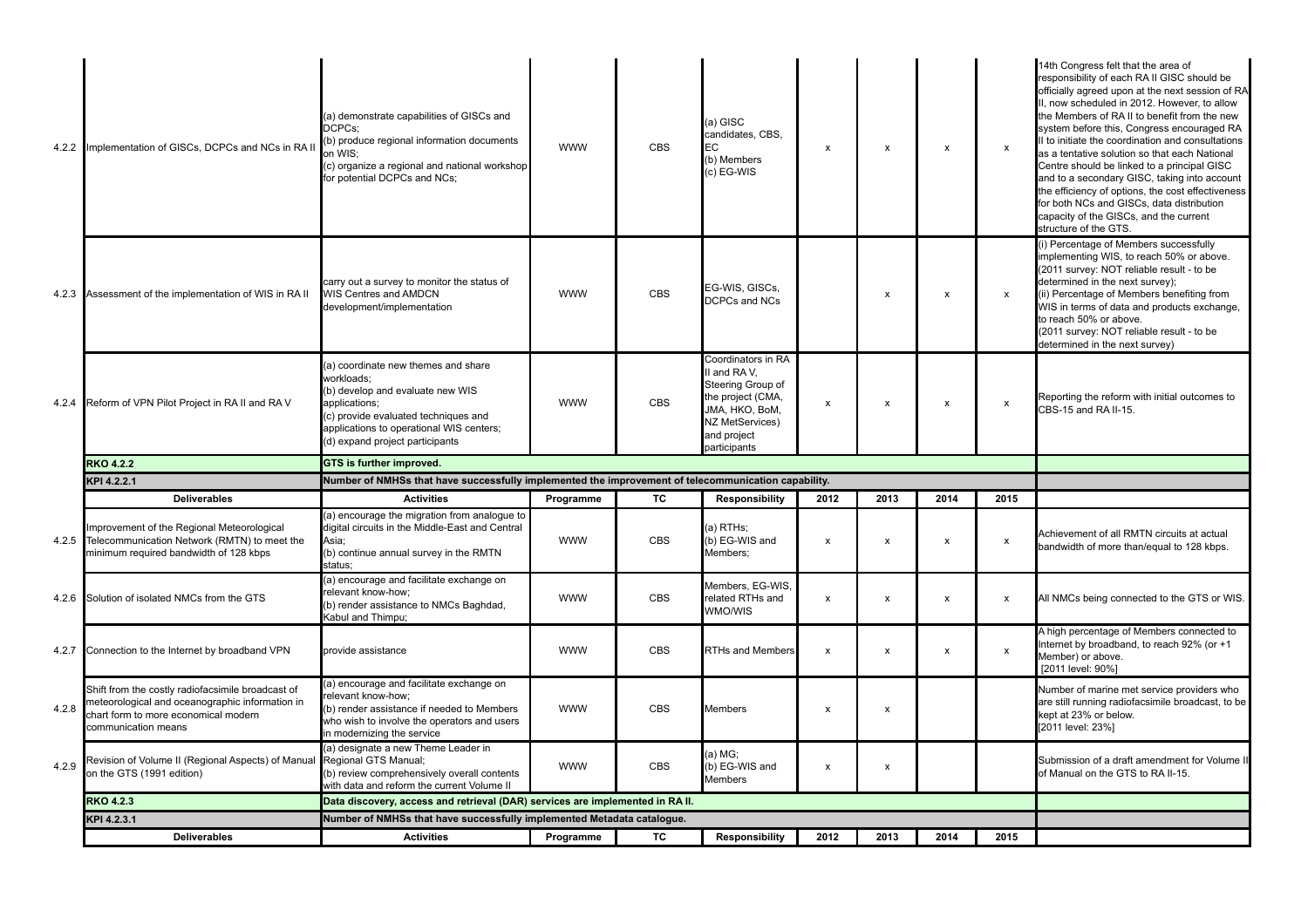|        | 4.2.10 Data catalogue is implemented by DCPCs and NCs                                                                                                 | (a) review and complement the initial<br>catalogue for DCPCs and NCs;<br>(b) develop a system to update data<br>cataloque with relevant centres | <b>WWW</b> | CBS | GISCs. DCPCs and<br>NCs |      |           |      |      | Percentage of Members joined metadata<br>management of WIS in RA II, to<br>reach 50 % or above. |
|--------|-------------------------------------------------------------------------------------------------------------------------------------------------------|-------------------------------------------------------------------------------------------------------------------------------------------------|------------|-----|-------------------------|------|-----------|------|------|-------------------------------------------------------------------------------------------------|
| 4.2.11 | Validation checking and Maintaining Data catalogue to maintain its reliability in the area of<br>in the area of responsibility by the related GISC(s) | review and check the updated data catalogue<br>responsibility                                                                                   | <b>WWW</b> | CBS | related GISC(s)         |      | $\lambda$ |      |      | Percentage of DAR consistency, to reach 95%<br>or above.                                        |
|        | <b>RKO 4.2.4</b>                                                                                                                                      | Migration to Table Driven Code Forms (TDCF) is implemented in RA II.                                                                            |            |     |                         |      |           |      |      |                                                                                                 |
|        | KPI 4.2.4.1                                                                                                                                           | Number of NMHSs exchanging data in Table Driven Code Forms (TDCF).                                                                              |            |     |                         |      |           |      |      |                                                                                                 |
|        |                                                                                                                                                       |                                                                                                                                                 |            |     |                         |      |           |      |      |                                                                                                 |
|        | <b>Deliverables</b>                                                                                                                                   | <b>Activities</b>                                                                                                                               | Programme  | TC  | Responsibility          | 2012 | 2013      | 2014 | 2015 |                                                                                                 |

|       | <b>RKO 4.3</b>                                                                              | Accessible climate observations and climate data archives at NMHSs and global data centres are increased in RA II.                                              |                          |          |                                        |                           |                           |      |                           | <b>Baseline and Target</b>                                                                                                                                                                                                                                                                             |
|-------|---------------------------------------------------------------------------------------------|-----------------------------------------------------------------------------------------------------------------------------------------------------------------|--------------------------|----------|----------------------------------------|---------------------------|---------------------------|------|---------------------------|--------------------------------------------------------------------------------------------------------------------------------------------------------------------------------------------------------------------------------------------------------------------------------------------------------|
|       | <b>RKO 4.3.1</b>                                                                            | Implementation of the Global Climate Observing System (GCOS) is progressed in RA II.                                                                            |                          |          |                                        |                           |                           |      |                           |                                                                                                                                                                                                                                                                                                        |
|       | KPI 4.3.1.1                                                                                 | Number of NMHSs that have contributed to the implementation of GCOS.                                                                                            |                          |          |                                        |                           |                           |      |                           |                                                                                                                                                                                                                                                                                                        |
|       | <b>Deliverables</b>                                                                         | <b>Activities</b>                                                                                                                                               | Programme                | TC.      | Responsibility                         | 2012                      | 2013                      | 2014 | 2015                      |                                                                                                                                                                                                                                                                                                        |
| 4.3.1 | Maintenance/enhancement of operational GCOS<br>surface and upper-air stations in the Region | encourage and facilitate exchange and<br>training on relevant know-how                                                                                          | WCP, GCOS,<br><b>WWW</b> | CCI, CBS | <b>Members</b>                         | X                         | X                         |      | $\mathsf{x}$              | Number of GCOS surface stations<br>implemented and operational, to be maintained<br>at 294 (no change) or above.<br>[2008 level: 294];<br>Number of GCOS upper-air stations<br>implemented and operational, to be maintained<br>at 39 (no change) or above.<br>[2008 level: 39]                        |
|       | 4.3.2 Improved observations for climate services                                            | (a) enhance capacities of RA II RICs;<br>(b) develop the RA II operational climate<br>database:<br>(c) organize RIC training workshop for the<br><b>Members</b> | WCP, GCOS,<br><b>WWW</b> | CCI, CBS | RA II and Members                      | $\boldsymbol{\mathsf{x}}$ | $\boldsymbol{\mathsf{x}}$ |      | $\boldsymbol{\mathsf{x}}$ | Implementation of the RA II operational climate<br>database.                                                                                                                                                                                                                                           |
|       | <b>RKO 4.3.2</b>                                                                            | Historical climate data are preserved in RA II.                                                                                                                 |                          |          |                                        |                           |                           |      |                           |                                                                                                                                                                                                                                                                                                        |
|       | KPI 4.3.2.1                                                                                 | Level of availability of long period, rescued, digitized climate records with appropriate metadata.                                                             |                          |          |                                        |                           |                           |      |                           |                                                                                                                                                                                                                                                                                                        |
|       | <b>Deliverables</b>                                                                         | <b>Activities</b>                                                                                                                                               | Programme                | TC       | Responsibility                         | 2012                      | 2013                      | 2014 | 2015                      |                                                                                                                                                                                                                                                                                                        |
| 4.3.3 | Increased availability of rescued and digitized<br>climate data                             | (a) encourage and facilitate exchange and<br>training on relevant know-how;<br>(b) render assistance to NMHSs for DARE<br>projects                              | WCP, WWW                 | CCI, CBS | a) Members:<br>(b) WMO and<br>Members: | X                         | $\boldsymbol{\mathsf{x}}$ |      | $\boldsymbol{\mathsf{x}}$ | Percentage of Members, with increased<br>availability of rescued and digitized climate<br>data, to reach [##]% or above. (to be<br>determined in the next survey);<br>Percentage of Members carrying out rescue<br>and digitization of climate records, to reach<br>92% or above.<br>[2011 level: 90%] |

**Enhanced capabilities of Members to contribute to and draw benefits from the global research capacity for weather, climate, water and the related environmental science and technology development.**

| <b>RKO 5.1</b>      | Research in climate prediction/projection to improve the skills of seasonal, decadal, and longer time scales is enhanced in<br><b>IRA II.</b> |           |    |                       |      |      |      |      | <b>Baseline and Target</b> |
|---------------------|-----------------------------------------------------------------------------------------------------------------------------------------------|-----------|----|-----------------------|------|------|------|------|----------------------------|
| KPI 5.1.1           | Number of Members engaging in regional or sub-regional climate research.                                                                      |           |    |                       |      |      |      |      |                            |
| <b>Deliverables</b> | Activities                                                                                                                                    | Programme | TC | <b>Responsibility</b> | 2012 | 2013 | 2014 | 2015 |                            |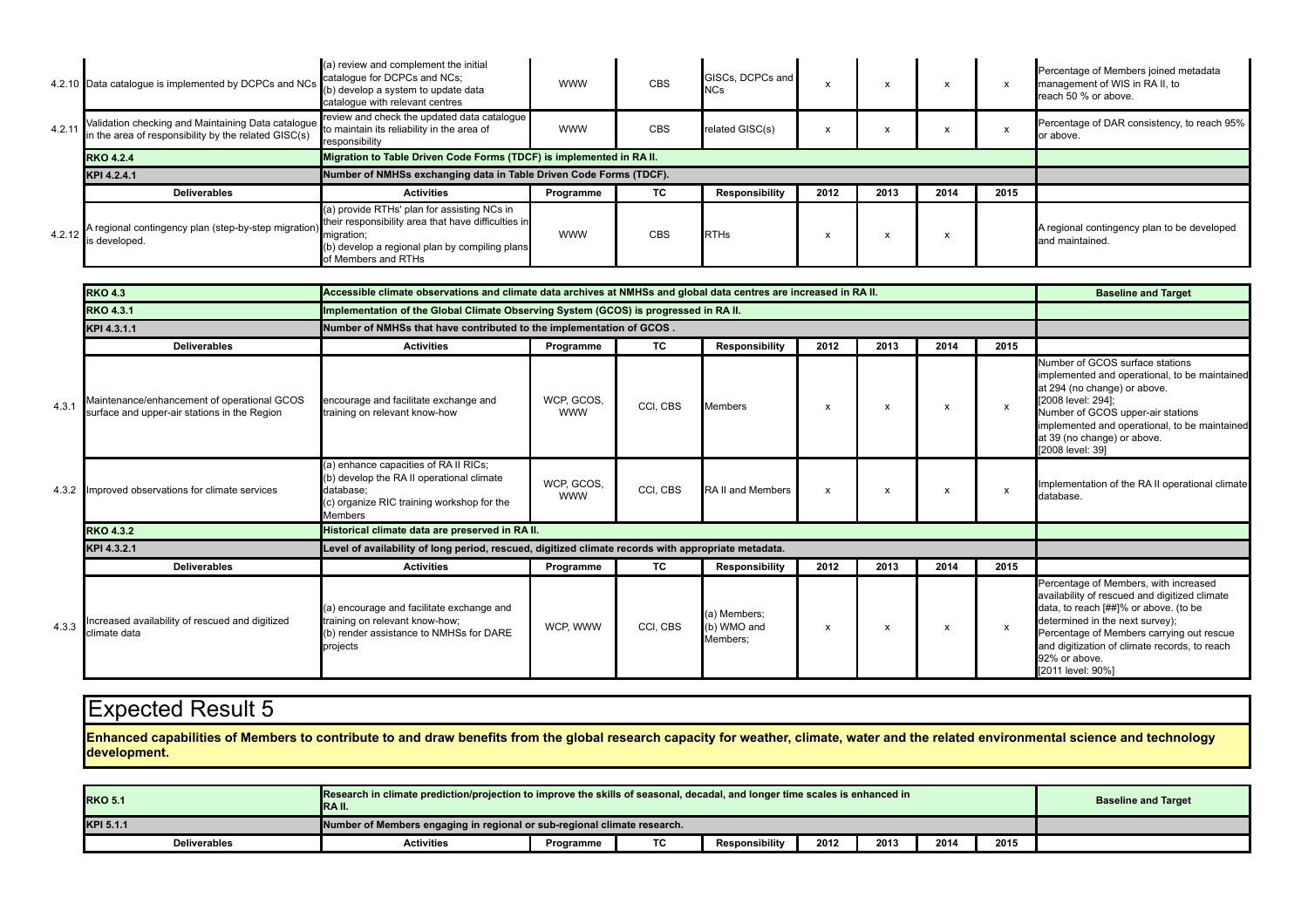| 5.1.<br>capacity |  | promote the cooperation between EG-CS and<br>Enhanced regional or sub-regional climate research WCRP/CLIVAR regional Panels and hold joint<br>vorkshop with research communities at<br>י הע | <b>WRRP, WCRP</b> | ◡◡ﺍ | EG-CS and<br>Members |  |  |  |  | Percentage of Members engaging in regional<br>or sub-regional climate research, to reach 50%<br>or above. |
|------------------|--|---------------------------------------------------------------------------------------------------------------------------------------------------------------------------------------------|-------------------|-----|----------------------|--|--|--|--|-----------------------------------------------------------------------------------------------------------|
|------------------|--|---------------------------------------------------------------------------------------------------------------------------------------------------------------------------------------------|-------------------|-----|----------------------|--|--|--|--|-----------------------------------------------------------------------------------------------------------|

| <b>RKO 5.2</b>                                                                                                       |                                                                                                              | Research in the prediction of high-impact weather on time scales of hours to seasons is enhanced in RA II. |          |                |      |      |      |      |                                                                                                                                   |
|----------------------------------------------------------------------------------------------------------------------|--------------------------------------------------------------------------------------------------------------|------------------------------------------------------------------------------------------------------------|----------|----------------|------|------|------|------|-----------------------------------------------------------------------------------------------------------------------------------|
| KPI 5.2.1                                                                                                            | Number of Members using THORPEX GIFS products to improve warning services.                                   |                                                                                                            |          |                |      |      |      |      |                                                                                                                                   |
| <b>Deliverables</b>                                                                                                  | <b>Activities</b>                                                                                            | Programme                                                                                                  | ТC       | Responsibility | 2012 | 2013 | 2014 | 2015 |                                                                                                                                   |
| 5.2.1 Advanced research capability on high-impact<br>weather                                                         | continue the research within THORPEX and<br>promote activities of Asian Regional<br>Committee of the Program | <b>WWRP</b>                                                                                                | CAS      | <b>Members</b> |      |      |      |      | Number of Members participating THORPEX<br>research activities, to reach [##]% or above.<br>(to be determined in the next survey) |
| Efficient and effective technical transfer from<br>5.2.2 research to operation for high-impact weather<br>prediction | initiate and implement new Research<br>Development Project (RDP) in the Region                               | <b>WWRP, DPFS</b>                                                                                          | CAS, CBS | <b>Members</b> |      |      |      |      | Number of WMO research projects in the<br>Region to be maintained at three.<br>[2011 level: 3]                                    |

|       | <b>RKO 5.3</b>                                                                      | Atmospheric chemistry observations and assessment meet needs of environmental conventions and policy assessments<br>in RA II.                                                                                                                                                                                                                            |           |     |                |      |      |      |      | <b>Baseline and Target</b>                                                                              |
|-------|-------------------------------------------------------------------------------------|----------------------------------------------------------------------------------------------------------------------------------------------------------------------------------------------------------------------------------------------------------------------------------------------------------------------------------------------------------|-----------|-----|----------------|------|------|------|------|---------------------------------------------------------------------------------------------------------|
|       | KPI 5.3.1                                                                           | Global Atmospheric Watch (GAW) stations enhanced in RA II.                                                                                                                                                                                                                                                                                               |           |     |                |      |      |      |      |                                                                                                         |
|       | <b>Deliverables</b>                                                                 | <b>Activities</b>                                                                                                                                                                                                                                                                                                                                        | Programme | TC. | Responsibility | 2012 | 2013 | 2014 | 2015 |                                                                                                         |
| 5.3.1 | Maintenance/enhancement of Global Atmospheric<br>Watch (GAW) stations in the Region | (a) establish a regional panel of experts to<br>take care of this task:<br>(b) support training and capacity building<br>activities related to atmospheric chemistry;<br>(c) enhance the technical exchange and<br>cooperation on atmospheric composition<br>observation in the region;<br>(d) enhance the station audit of GAW systems<br>in the region | GAW       | CAS | <b>Members</b> |      |      |      |      | Number of GAW stations implemented, to be<br>maintained at 34 (no change) or above.<br>[2008 level: 34] |

|       | <b>RKO 5.4</b>                                                                                                | <b>Baseline and Target</b>                                                                                                                                                                                                                                                                                                                                                                                                                                    |                           |          |                                                        |      |      |      |      |                                                                                                                                                                                    |
|-------|---------------------------------------------------------------------------------------------------------------|---------------------------------------------------------------------------------------------------------------------------------------------------------------------------------------------------------------------------------------------------------------------------------------------------------------------------------------------------------------------------------------------------------------------------------------------------------------|---------------------------|----------|--------------------------------------------------------|------|------|------|------|------------------------------------------------------------------------------------------------------------------------------------------------------------------------------------|
|       | KPI 5.4.1                                                                                                     | Number of Members enhanced the ability to deliver timely and quality forecasts of sand and dust storms in RA II.                                                                                                                                                                                                                                                                                                                                              |                           |          |                                                        |      |      |      |      |                                                                                                                                                                                    |
|       | KPI 5.4.2                                                                                                     | Number of Members using GIFS-TIGGE products to improve warning services.                                                                                                                                                                                                                                                                                                                                                                                      |                           |          |                                                        |      |      |      |      |                                                                                                                                                                                    |
|       | <b>Deliverables</b>                                                                                           | <b>Activities</b>                                                                                                                                                                                                                                                                                                                                                                                                                                             | Programme                 | TC.      | Responsibility                                         | 2012 | 2013 | 2014 | 2015 |                                                                                                                                                                                    |
| 5.4.1 | Enhancement of sand and dust monitoring and<br>forecasting                                                    | a) enhance the ability of partner research<br>experts to deliver timely and quality forecasts<br>of sand and dust storms under the WMO<br>Sand and Dust Strom Warning and<br>Assessment System (SDS-WAS).<br>(b) organize workshops and form task team in<br>the Region to provide guidance to relevant<br>NMHSs:<br>c) examine data policies and exchange<br>observational sand and dust data;<br>d) enhance the quality check and conduct<br>ntercomparison | WWRP, GAW,<br><b>DPFS</b> | CAS, CBS | Members and Major<br>centres of the SDS-<br><b>WAS</b> | x    | x    |      |      | Percentage of Members with enhancement in<br>delivering timely and quality forecasts of sand<br>and dust storms, to reach [##]% or above. (to<br>be determined in the next survey) |
| 5.4.2 | Increased research capability related to EPS and its make trial use of GIFS-TIGGE products and<br>application | support activities related to EPS techniques.                                                                                                                                                                                                                                                                                                                                                                                                                 | <b>WWRP, DPFS</b>         | CAS, CBS | <b>Members</b>                                         | X    | X    |      |      | Percentage of Members using GIFS-TIGGE<br>products to improve warning services, to reach<br>[##]% or above. (to be determined in the next<br>survey)                               |

| <b>RKO 5.5</b> | <b>Predictions/projections of El Niño/Southern Oscillation (ENSO) and monsoons are improved in RA II.</b> | <b>Baseline and Target</b> |
|----------------|-----------------------------------------------------------------------------------------------------------|----------------------------|
| KPI 5.5.1      | Number of Members with improvement in ENSO, IOD, monsoons and MJO predictions .                           |                            |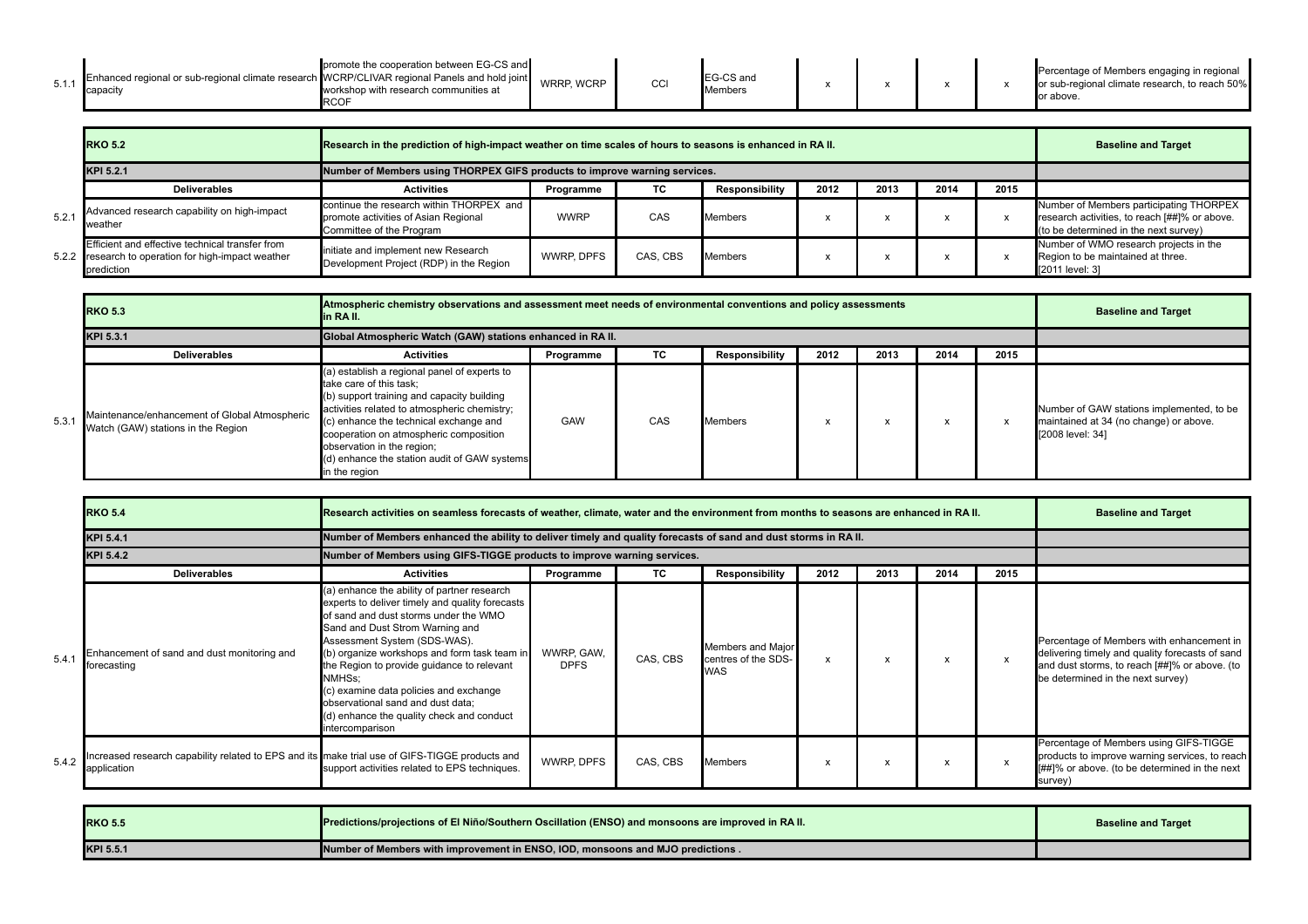|       | <b>Deliverables</b>                                       | <b>Activities</b>                                                      | Programme  | ТC           | <b>Responsibility</b> | 2012 | 2013 | 2014 | 2015 |                                                                                                                                                            |
|-------|-----------------------------------------------------------|------------------------------------------------------------------------|------------|--------------|-----------------------|------|------|------|------|------------------------------------------------------------------------------------------------------------------------------------------------------------|
| 5.5.1 | Improvement in ENSO, IOD, monsoons and MJO<br>predictions | encourage and facilitate exchange and<br>training on relevant know-how | <b>WCP</b> | $\sim$<br>◡◡ | EG-CS and<br>Members  |      |      |      |      | Percentage of Members with improvement in<br>ENSO, IOD, monsoons and MJO predictions,<br>to reach [##]% or above. (to be determined in<br>the next survey) |

**Enhanced capabilities of NMHSs, in particular in developing and least developed countries, to fulfil their mandates.**

| Visibility and relevance of NMHSs and Regional Centres in regional and national development agendas is improved,<br><b>RKO 6.1</b><br>particularly in developing and least developed countries in RA II. |                                                                                                                      |           |    |                |      |      |      | <b>Baseline and Target</b> |                                                                                                                |
|----------------------------------------------------------------------------------------------------------------------------------------------------------------------------------------------------------|----------------------------------------------------------------------------------------------------------------------|-----------|----|----------------|------|------|------|----------------------------|----------------------------------------------------------------------------------------------------------------|
| Number of NMHSs having access to the template to formulate capacity assessment and development plan.<br>KPI 6.1.1                                                                                        |                                                                                                                      |           |    |                |      |      |      |                            |                                                                                                                |
| <b>Deliverables</b>                                                                                                                                                                                      | <b>Activities</b>                                                                                                    | Programme | ТC | Responsibility | 2012 | 2013 | 2014 | 2015                       |                                                                                                                |
| 6.1.1 Enhanced importance and relevance of NMHSs in<br>regional and national agenda                                                                                                                      | organize a regional LDC coordination Meeting<br>and national workshops for strategic plan in TCOP, RP, LDCP<br>RA II |           |    | MG and Members |      |      |      |                            | One regional LDC coordination Meeting and a<br>national workshop for strategic plan are<br>organized in RA II. |

|       | <b>RKO 6.2</b>                                                                                                      | developed countries in RA II.                                                                                                                                               | Infrastructure and operational facilities of NMHSs and Regional Centres are improved, particularly in developing and least |            |                       |      |                           |                           |                           |                                                                                                                                                                                                                              |  |
|-------|---------------------------------------------------------------------------------------------------------------------|-----------------------------------------------------------------------------------------------------------------------------------------------------------------------------|----------------------------------------------------------------------------------------------------------------------------|------------|-----------------------|------|---------------------------|---------------------------|---------------------------|------------------------------------------------------------------------------------------------------------------------------------------------------------------------------------------------------------------------------|--|
|       | <b>RKO 6.2.1</b>                                                                                                    | Infrastructure and operational facilities are improved to develop and disseminate products in RA II.                                                                        |                                                                                                                            |            |                       |      |                           |                           |                           |                                                                                                                                                                                                                              |  |
|       | KPI 6.2.1.1                                                                                                         | Number of NMHSs with improvement in infrastructure and operational facilities to disseminate products.                                                                      |                                                                                                                            |            |                       |      |                           |                           |                           |                                                                                                                                                                                                                              |  |
|       | <b>Deliverables</b>                                                                                                 | <b>Activities</b>                                                                                                                                                           | Programme                                                                                                                  | <b>TC</b>  | <b>Responsibility</b> | 2012 | 2013                      | 2014                      | 2015                      |                                                                                                                                                                                                                              |  |
| 6.2.1 | Improved operation of an automatic telephone<br>answering system for weather information, forecasts<br>and warnings | (a) develop necessary capability to deliver<br>frequently updated and accurate information<br>(b) encourage and facilitate exchange and<br>training on relevant know-how    | <b>TCOP, LDCP</b>                                                                                                          | <b>CBS</b> | <b>Members</b>        | X    | $\boldsymbol{\mathsf{x}}$ | X                         |                           | Percentage of Members operating an<br>automatic telephone answering system for<br>weather information, forecasts and warnings,<br>to reach 77% or above.<br>[2011 level: 67%]                                                |  |
| 6.2.2 | mproved Website for the delivery and display of<br>their services and products with new technology                  | (a) encourage and facilitate exchange and<br>training on relevant know-how<br>(b) render assistance if needed to Members                                                    | <b>TCOP, LDCP</b>                                                                                                          | <b>CBS</b> | Members               | X    | $\boldsymbol{\mathsf{x}}$ | x                         |                           | Percentage of Members operating a website<br>for delivery and display of their services and<br>products, to reach 95% (or +1 Member) or<br>above.<br>[2011 level: 93%]                                                       |  |
|       | <b>RKO 6.2.2</b>                                                                                                    |                                                                                                                                                                             | NMHSs' capability in self-monitoring the performance and improvement is enhanced in RA II.                                 |            |                       |      |                           |                           |                           |                                                                                                                                                                                                                              |  |
|       | KPI 6.2.2.1                                                                                                         |                                                                                                                                                                             | Number of NMHSs with enhancement of capability in self-monitoring the performance and improvement.                         |            |                       |      |                           |                           |                           |                                                                                                                                                                                                                              |  |
|       | <b>Deliverables</b>                                                                                                 | <b>Activities</b>                                                                                                                                                           | Programme                                                                                                                  | <b>TC</b>  | <b>Responsibility</b> | 2012 | 2013                      | 2014                      | 2015                      |                                                                                                                                                                                                                              |  |
|       | 6.2.3 Verification of the accuracy of public forecasts                                                              | encourage and facilitate exchange and<br>training on relevant know-how                                                                                                      | <b>PWSP</b>                                                                                                                | <b>CBS</b> | <b>Members</b>        | X    | $\boldsymbol{\mathsf{x}}$ | X                         | $\boldsymbol{\mathsf{x}}$ | Percentage of Members carrying out forecast<br>verification, to reach 90% (or +1 Member) or<br>above.                                                                                                                        |  |
|       |                                                                                                                     |                                                                                                                                                                             |                                                                                                                            |            |                       |      |                           |                           |                           | [2011 level: 87%]                                                                                                                                                                                                            |  |
| 6.2.4 | Feedback from the public through opinion surveys,<br>user groups, etc.                                              | encourage and facilitate exchange and<br>training on relevant know-how                                                                                                      | <b>PWSP</b>                                                                                                                | <b>CBS</b> | <b>Members</b>        | X    | $\boldsymbol{\mathsf{x}}$ | X                         | $\mathsf{x}$              | Percentage of Members obtaining feedback<br>from the public through opinion surveys, user<br>groups, etc., to reach 83% (or +2 Member) or<br>above.<br>[2011 level: 77%]                                                     |  |
|       | Verification of aviation forecasts (including TAF) and<br>6.2.5 warnings using a WMO-recommended set of<br>methods  | (a) encourage and facilitate exchange and<br>training on relevant know-how<br>(b) implement pilot project to develop support<br>for NMHSs in aviation forecast verification | AeMP                                                                                                                       | CAeM       | <b>Members</b>        | X    | $\boldsymbol{\mathsf{x}}$ | $\boldsymbol{\mathsf{x}}$ | $\boldsymbol{\mathsf{x}}$ | Percentage of AEMSP carrying out verification<br>of aviation forecasts and warnings using a<br>WMO-recommended set of methods, to reach<br>62% or above.<br>[2011 level: 52%]<br>Percentage of AEMSP obtaining feedback from |  |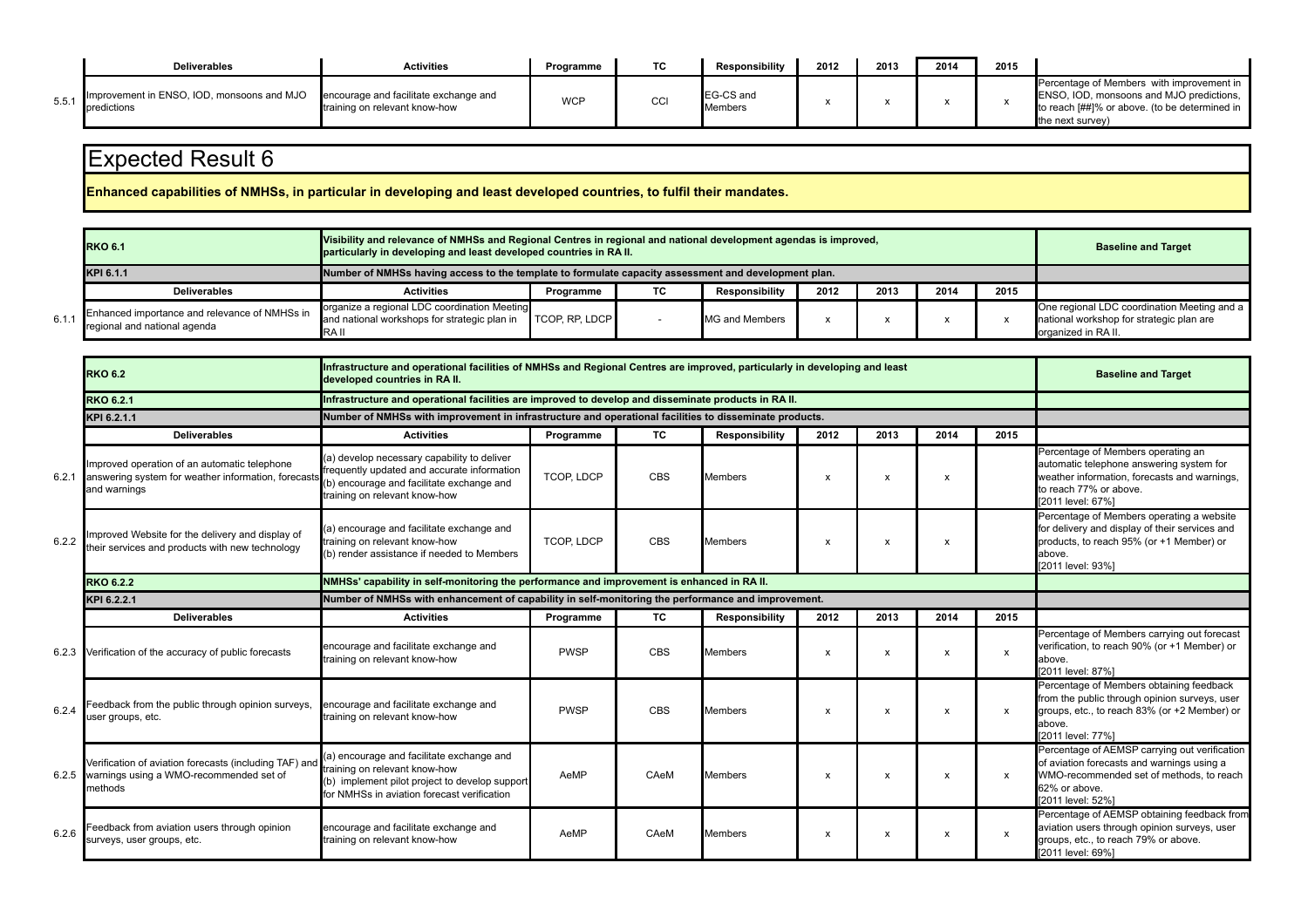| 6.2.7 | Feedback from marine users through opinion<br>surveys, user groups, etc.                                                                                                                                | encourage and facilitate exchange and<br>training on relevant know-how                                                                                                                                                                                                                                                                                  | <b>MMOP</b> | <b>JCOMM</b>   | <b>Members</b>                                         | $\boldsymbol{\mathsf{x}}$ | X            | $\boldsymbol{\mathsf{x}}$ | $\mathsf{x}$ | Percentage of marine met service providers<br>obtaining feedback from marine users through<br>opinion surveys, user groups, etc., to reach<br>80% or above.<br>[2011 level: 71%]                                                              |
|-------|---------------------------------------------------------------------------------------------------------------------------------------------------------------------------------------------------------|---------------------------------------------------------------------------------------------------------------------------------------------------------------------------------------------------------------------------------------------------------------------------------------------------------------------------------------------------------|-------------|----------------|--------------------------------------------------------|---------------------------|--------------|---------------------------|--------------|-----------------------------------------------------------------------------------------------------------------------------------------------------------------------------------------------------------------------------------------------|
|       |                                                                                                                                                                                                         |                                                                                                                                                                                                                                                                                                                                                         |             |                |                                                        |                           |              |                           |              |                                                                                                                                                                                                                                               |
|       | <b>RKO 6.3</b>                                                                                                                                                                                          | Education and training development activities at national and regional levels are improved, especially in developing and<br>least developed countries in RA II.                                                                                                                                                                                         |             |                |                                                        |                           |              |                           |              | <b>Baseline and Target</b>                                                                                                                                                                                                                    |
|       | KPI 6.3.1                                                                                                                                                                                               | Number of NMHSs maintaining a structured training programme for professional, technical and supporting staff.                                                                                                                                                                                                                                           |             |                |                                                        |                           |              |                           |              |                                                                                                                                                                                                                                               |
|       | KPI 6.3.2                                                                                                                                                                                               | Number of NMHSs assisting its staff in acquiring the necessary qualification to improve services.                                                                                                                                                                                                                                                       |             |                |                                                        |                           |              |                           |              |                                                                                                                                                                                                                                               |
|       | <b>Deliverables</b>                                                                                                                                                                                     | <b>Activities</b>                                                                                                                                                                                                                                                                                                                                       | Programme   | TC             | Responsibility                                         | 2012                      | 2013         | 2014                      | 2015         |                                                                                                                                                                                                                                               |
| 6.3.1 | Maintenance of highly-qualified staff with<br>specialized training in NMHSs                                                                                                                             | encourage and facilitate exchange and<br>training on relevant know-how                                                                                                                                                                                                                                                                                  | <b>ETRP</b> | EC Panel on ET | MG. Members and<br><b>Regional Training</b><br>Centres | $\mathsf{x}$              | $\mathsf{x}$ | $\mathsf{x}$              | $\mathsf{x}$ | Percentage of Members having success in<br>maintaining highly qualified personnel with<br>specialized training, to reach 95% or above.<br>[2011 level: 93%]                                                                                   |
| 6.3.2 | Maintenance/implementation of a structured training<br>plan for professional, technical and supporting staff                                                                                            | (a) encourage and facilitate exchange on<br>relevant know-how:<br>b) conduct mission visit(s) to Members in<br>developing countries or least developed<br>countries                                                                                                                                                                                     | <b>ETRP</b> | EC Panel on ET | MG. Members and<br>Regional Training<br>Centres        | $\mathsf{x}$              | X            | $\mathsf{x}$              | $\mathsf{x}$ | (i) A high percentage of Members with a<br>structured training plan, to reach 95% (or +1<br>Member) or above.<br>[2011 level: 93%];<br>(ii) Report of expert visit if any.                                                                    |
|       | 6.3.3 Access and use of e-learning materials                                                                                                                                                            | (a) encourage and facilitate exchange and<br>training on relevant know-how, including the<br>set up of necessary infrastructure for e-<br>learning:<br>(b) develop a distance learning module for<br>aeronautical forecaster and observer<br>competency in cooperation with the CAeM<br>Expert Team on Education, Training and<br>Competencies (ET/ETC) | <b>ETRP</b> | EC Panel on ET | MG. Members and<br><b>Regional Training</b><br>Centres | $\mathsf{x}$              | x            | x                         | $\mathsf{x}$ | Percentage of Members having access to e-<br>learning materials, to reach 83% or above.<br>[2011 level: 77%]                                                                                                                                  |
| 6.3.4 | Professional certification of staff in respect of<br>WMO's latest personnel classification scheme                                                                                                       | encourage and facilitate exchange and<br>training on relevant know-how                                                                                                                                                                                                                                                                                  | <b>ETRP</b> | EC Panel on ET | MG, Members and<br><b>Regional Training</b><br>Centres | $\boldsymbol{\mathsf{x}}$ | X            | X                         | $\mathsf{x}$ | Percentage of Members with their staff<br>obtaining professional certification in respect of<br>WMO's latest personnel classification scheme,<br>to reach 63% or above.<br>[2011 level: 53%]                                                  |
| 6.3.5 | Continuous education programmes and refresher<br>courses for staff, as well as management training<br>(including strategic planning) for mid- and high-level training on relevant know-how<br>personnel | encourage and facilitate exchange and                                                                                                                                                                                                                                                                                                                   | <b>ETRP</b> | EC Panel on ET | MG. Members and<br><b>Regional Training</b><br>Centres | $\mathsf{x}$              | $\mathsf{x}$ | x                         | $\mathsf{x}$ | Percentage of Members actively engaged in<br>continuous education programmes and<br>refresher courses for staff as well as training<br>for mid- and high-level personnel on<br>management skills, to reach 83% or above.<br>[2011 level: 77%] |

|       | Capacities of NMHSs are enhanced through cooperation and partnerships with other national and regional organizations in<br><b>RKO 6.4</b><br>RA II. |                                                                                                                                                                                                                                                                                            |           |     |                          |      |      |      |      | <b>Baseline and Target</b>                                                                                 |
|-------|-----------------------------------------------------------------------------------------------------------------------------------------------------|--------------------------------------------------------------------------------------------------------------------------------------------------------------------------------------------------------------------------------------------------------------------------------------------|-----------|-----|--------------------------|------|------|------|------|------------------------------------------------------------------------------------------------------------|
|       | KPI 6.4.1                                                                                                                                           | Number of NMHSs taking part in WMO's global weather information services as well as pilot projects in RA II.                                                                                                                                                                               |           |     |                          |      |      |      |      |                                                                                                            |
|       | KPI 6.4.2                                                                                                                                           | Number of NMHSs benefited from development projects and activities supported and implemented with regional partners.                                                                                                                                                                       |           |     |                          |      |      |      |      |                                                                                                            |
|       | <b>Deliverables</b>                                                                                                                                 | <b>Activities</b>                                                                                                                                                                                                                                                                          | Programme | TC. | Responsibility           | 2012 | 2013 | 2014 | 2015 |                                                                                                            |
| 6.4.1 | Enhanced development cooperation activities in<br>partnership with regional partners                                                                | (a) identify financial institutions/technical<br>cooperation organizations' support<br>mechanisms and good practices for<br>mobilizing resources;<br>(b) replicate the funded projects for other<br>Members;<br>(c) encourage and facilitate exchange and<br>training on relevant know-how | TCOP. RP  |     | MG. RA II and<br>Members |      |      |      |      | Number of new project activities developed in<br>partnership with regional partners to be two or<br>above. |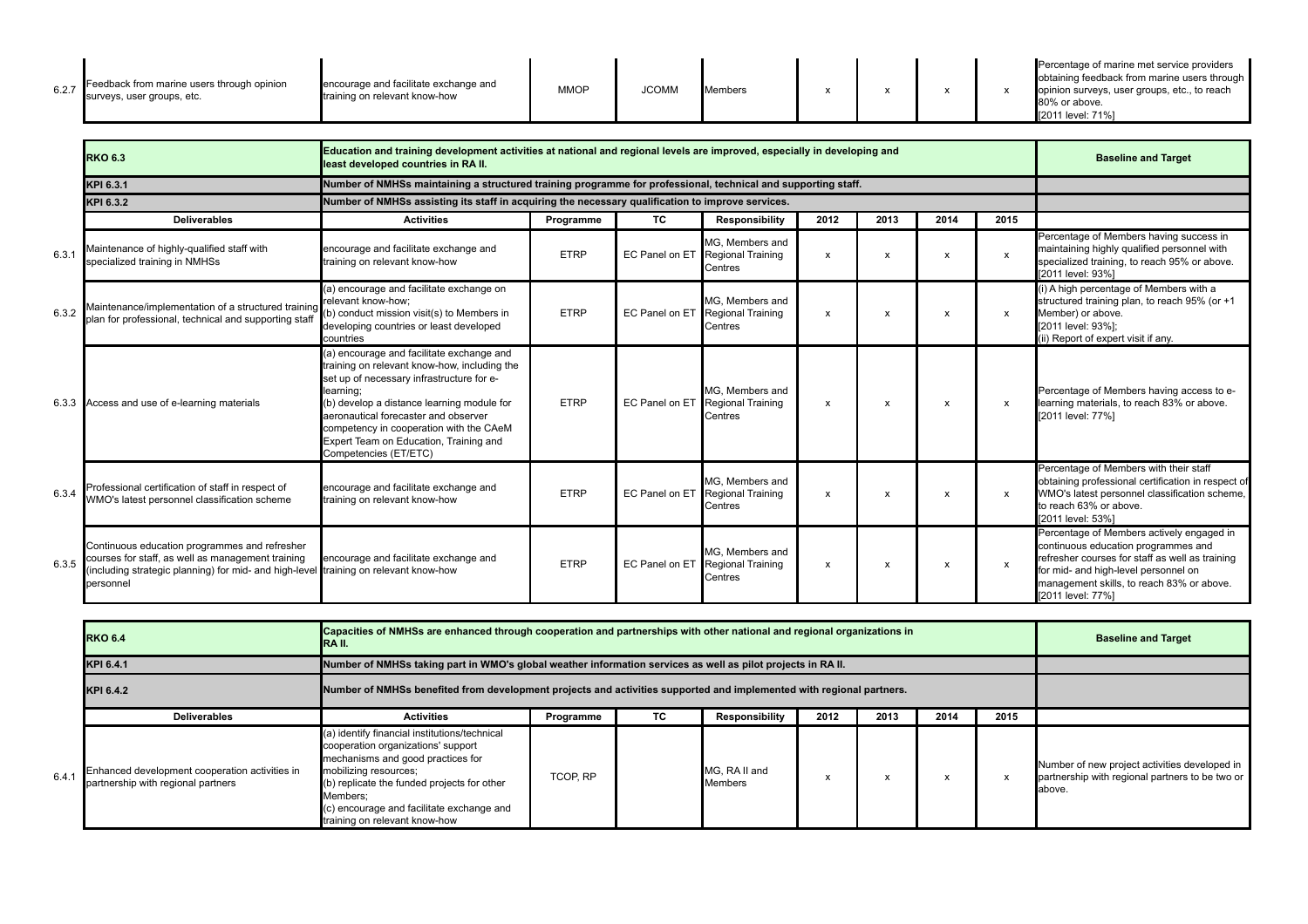| Contributing operational weather information to<br>6.4.2 WMO's on-line World Weather Information Service<br>(WWIS)                                  | encourage and facilitate exchange and<br>training on relevant know-how                                                                                                                                                                                                                                                           | <b>PWSP</b>   | <b>CBS</b> | WMO/PWS and<br><b>Members</b>                                              | x | x                         | x | $\mathsf{x}$              | (i) Number of Members contributing<br>operational weather information to WWIS, to<br>reach 32 or above.<br>[2011 level: 26];<br>(ii) Number of cities in the Region for which<br>weather forecasts are on WWIS, to reach 368<br>(or +10 cities) or above.<br>[2011 level: 358] |
|-----------------------------------------------------------------------------------------------------------------------------------------------------|----------------------------------------------------------------------------------------------------------------------------------------------------------------------------------------------------------------------------------------------------------------------------------------------------------------------------------|---------------|------------|----------------------------------------------------------------------------|---|---------------------------|---|---------------------------|--------------------------------------------------------------------------------------------------------------------------------------------------------------------------------------------------------------------------------------------------------------------------------|
| Support to exchange of official warnings of severe<br>6.4.3 weather by contributing to WMO's on-line Severe<br>Weather Information Centre (SWIC)    | encourage and facilitate exchange and<br>training on relevant know-how                                                                                                                                                                                                                                                           | <b>PWSP</b>   | <b>CBS</b> | WMO/PWS and<br><b>Members</b>                                              | x | X                         |   |                           | Number of Members supporting exchange of<br>official warnings of severe weather by<br>contributing to SWIC, to reach 14 (or +2<br>Member) or above.<br>[2011 level: 12]                                                                                                        |
| Enhanced use of and participation in city-specific<br>6.4.4 NWP products provided to developing countries via<br>Internet (RA II Project)           | (a) provide NWP products in text format by<br>advanced centres:<br>(b) provide verification software to<br>participating Members;<br>(c) organize training courses on use and<br>interpretation of NWP products;<br>(d) carry out a feasibility study of provision of<br>forecast for each of the RBSN stations in the<br>Region | WWW. DPFS. RP | CBS        | RA II, Coordinating<br>Group of the RA II<br>Project and<br><b>Members</b> | x | $\boldsymbol{\mathsf{x}}$ | x | $\boldsymbol{\mathsf{x}}$ | (i) Number of Members joining the project, to<br>reach 19 (or +1 Member) or above.<br>[2011 level: 18];<br>(ii) progress report by the Project Coordination<br>Group.                                                                                                          |
| Enhanced use of and participation in the support<br>6.4.5 provided to developing countries in Aeronautical<br>Meteorology Programme (RA II Project) | provide enhanced products including:<br>additional satellite products; gridded forecast<br>of icing/turbulence at increased spatial and<br>temporal resolution; and enhanced user-<br>friendliness of the web interface                                                                                                          | AeMP, RP      | CAeM       | RA II, Coordinating<br>Group of the RA II<br>Project and<br>Members        | x | $\boldsymbol{\mathsf{x}}$ | x | $\boldsymbol{\mathsf{x}}$ | (i) Number of Members joining the project, to<br>reach 14 (or +2 Member) or above.<br>[2011 level: 12];<br>(ii) progress report by the Project Coordination<br>Group.                                                                                                          |

**New and strengthened partnerships and cooperation activities to improve NMHSs' performance in delivering services and to increase the value of the contributions of WMO within the United Nations system, relevant international conventions and national strategic issues.**

| <b>RKO 7.1</b>                                                                                                                                                                                                                           | IRA II.                                                                                                                                                                                                                                                          | WMO leadership and contribution in relevant UN system and other international and regional partners' initiatives and programmes is improved in |            |                                        |      |      |      |      |                                                                                                                                                                                                                                                                                                      |  |  |  |
|------------------------------------------------------------------------------------------------------------------------------------------------------------------------------------------------------------------------------------------|------------------------------------------------------------------------------------------------------------------------------------------------------------------------------------------------------------------------------------------------------------------|------------------------------------------------------------------------------------------------------------------------------------------------|------------|----------------------------------------|------|------|------|------|------------------------------------------------------------------------------------------------------------------------------------------------------------------------------------------------------------------------------------------------------------------------------------------------------|--|--|--|
| KPI 7.1.1                                                                                                                                                                                                                                | Number of NMHSs with enhanced capability to develop subregional joint projects in the areas of meteorological observations and to cooperate with<br>other sectors such as health organizations in the provision of specific weather services or advice in RA II. |                                                                                                                                                |            |                                        |      |      |      |      |                                                                                                                                                                                                                                                                                                      |  |  |  |
| <b>Deliverables</b>                                                                                                                                                                                                                      | <b>Activities</b>                                                                                                                                                                                                                                                | Programme                                                                                                                                      | ТC         | Responsibility                         | 2012 | 2013 | 2014 | 2015 |                                                                                                                                                                                                                                                                                                      |  |  |  |
| Exchange of weather radar images operationally<br>over GTS/WIS, Internet or other means, with a view<br>7.1.1 to producing a composite radar picture for the<br>Region (or sub-region), to enhance public, aviation<br>and marine safety | (a) initiate discussion with relevant Members<br>(b) set up a working group if necessary<br>(c) provide guidance and organize workshop<br>for NMHSs                                                                                                              | WWW, RP                                                                                                                                        | <b>CBS</b> | RA II, WG-<br>WIGOS/WIS and<br>Members | X    | x    |      |      | Feasibility report on the exchange of weather<br>radar images operationally and the preparation<br>of a composite radar picture. Initial set-up plan<br>to be prepared for the exchange of radar<br>images and production of radar products.                                                         |  |  |  |
| Collection and distribution of automated<br>7.1.2 meteorological observations from aircraft, e.g.,<br>AMDAR and ADS data                                                                                                                 | Provide guidance and organize workshop for<br><b>NMHSs</b>                                                                                                                                                                                                       | AeMP. RP                                                                                                                                       | CAeM       | RA II and Members                      | X    | X    |      |      | (i) Number of Members collecting/distributing<br>automated met observations from aircraft, to<br>be maintained at 11 (no change) or above.;<br>[2011 level: 11];<br>(ii) Number of observations generated per<br>vear<br>(2011 survey: NOT reliable result - to be<br>determined in the next survey) |  |  |  |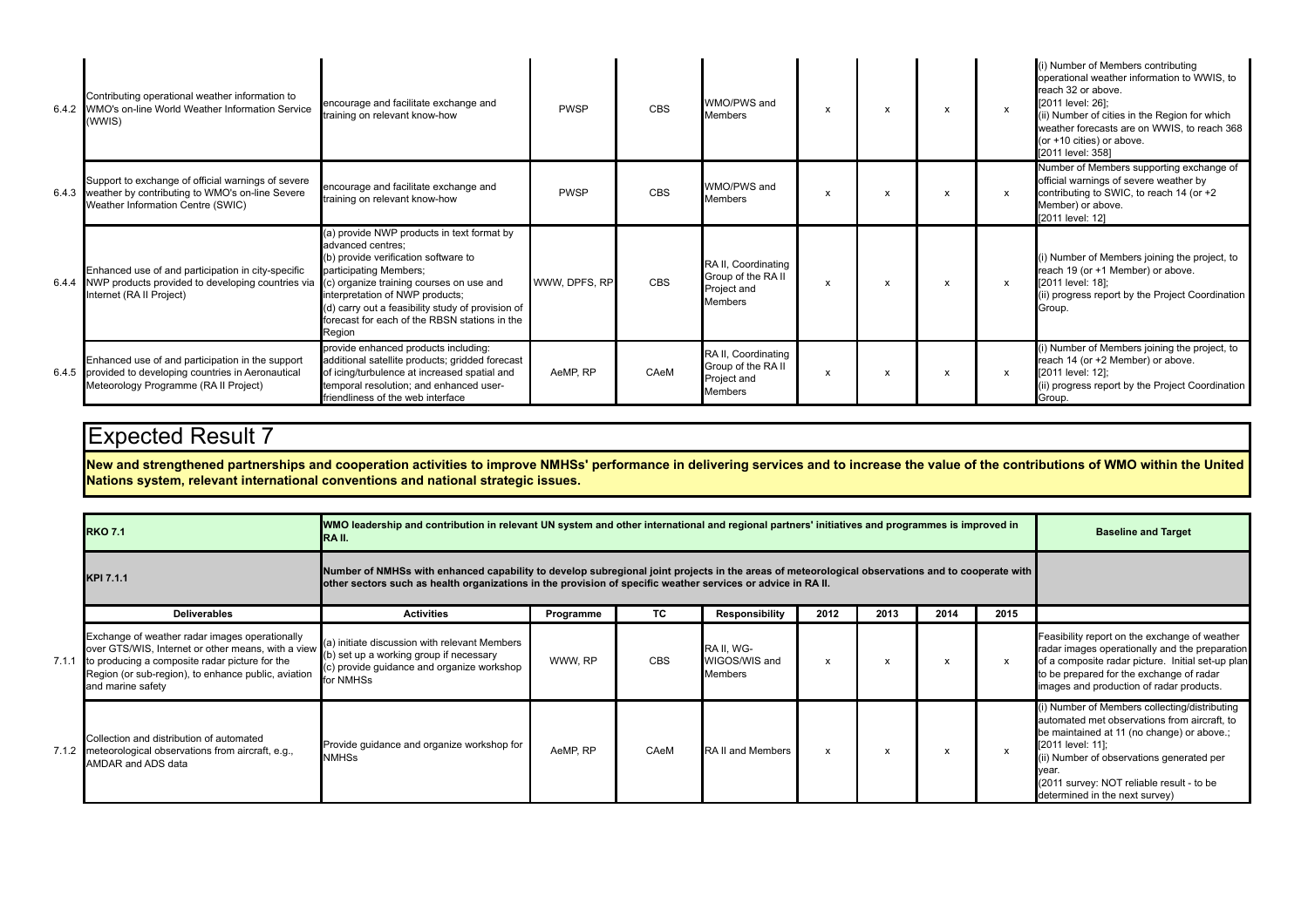| Health-related studies in association with partner<br>lorganizations (in areas such as urban micro-climate encourage and facilitate exchange and<br>7.1.3 studies in respect of respiratory diseases, and bio-<br>training on relevant know-how<br>climate studies in respect of diseases such as<br>Dengue Fever and avian flu) | <b>WCP. RF</b> | CC | RA II and Members |  |  |  |  | Percentage of Members engaging in health-<br>related studies in association with partner<br>organizations, to reach 63% or above.<br>[2011 level: 53%] |
|----------------------------------------------------------------------------------------------------------------------------------------------------------------------------------------------------------------------------------------------------------------------------------------------------------------------------------|----------------|----|-------------------|--|--|--|--|--------------------------------------------------------------------------------------------------------------------------------------------------------|
|----------------------------------------------------------------------------------------------------------------------------------------------------------------------------------------------------------------------------------------------------------------------------------------------------------------------------------|----------------|----|-------------------|--|--|--|--|--------------------------------------------------------------------------------------------------------------------------------------------------------|

| Public, decision-makers and other stakeholders are increasingly aware of key WMO and NMHSs issues, activities and<br><b>RKO 7.2</b><br>priorities through enhanced communication in RA II.                                                                                                                             |                                                                                                           |             |    |                                 |      | <b>Baseline and Target</b> |      |      |                                                                                                                                                                               |
|------------------------------------------------------------------------------------------------------------------------------------------------------------------------------------------------------------------------------------------------------------------------------------------------------------------------|-----------------------------------------------------------------------------------------------------------|-------------|----|---------------------------------|------|----------------------------|------|------|-------------------------------------------------------------------------------------------------------------------------------------------------------------------------------|
| KPI 7.2.1                                                                                                                                                                                                                                                                                                              | Number of NMHSs implementing a strategy for communication with key stakeholders in RA II.                 |             |    |                                 |      |                            |      |      |                                                                                                                                                                               |
| <b>Deliverables</b>                                                                                                                                                                                                                                                                                                    | <b>Activities</b>                                                                                         | Programme   | TC | Responsibility                  | 2012 | 2013                       | 2014 | 2015 |                                                                                                                                                                               |
| Enhanced visibility of activities and priorities of<br>Enhanced visibility of activities and promises of<br>WMO and NMHSS through established starategy for<br>7.2.1 example in the state of the stars and the stars and with regional organizations:<br>communication with stakeholders and regional<br>organizations | (a) develop a communication<br>(b) encourage and facilitate exchange and<br>training on relevant know-how | <b>PWSP</b> |    | MG, ICT-SD, RAII<br>and Members |      |                            |      |      | Number of Members which developed<br>communication strategy with stakeholders and<br>regional organizations to reach [##]% or<br>above. (to be determined in the next survey) |

#### **An effective and efficient Regional Association.**

|       | <b>RKO 8.1</b><br>Effectiveness and efficiency of Regional Association are improved. |                                                                                                                                                                                                                                                                                                                                                                               |           |    |                                   |                           |      | <b>Baseline and Target</b> |              |                                                                                                                             |
|-------|--------------------------------------------------------------------------------------|-------------------------------------------------------------------------------------------------------------------------------------------------------------------------------------------------------------------------------------------------------------------------------------------------------------------------------------------------------------------------------|-----------|----|-----------------------------------|---------------------------|------|----------------------------|--------------|-----------------------------------------------------------------------------------------------------------------------------|
|       | KPI 8.1.1                                                                            | Members' satisfaction with XV-RA session in efficiency and cost-effectiveness.                                                                                                                                                                                                                                                                                                |           |    |                                   |                           |      |                            |              |                                                                                                                             |
|       | <b>Deliverables</b>                                                                  | <b>Activities</b>                                                                                                                                                                                                                                                                                                                                                             | Programme | TC | Responsibility                    | 2012                      | 2013 | 2014                       | 2015         |                                                                                                                             |
| 8.1.1 | Successful RA II-15, Regional Seminar, Technical<br>Conference, etc.                 | (a) prepare decision- and action-based<br>documents to improve the effectiveness of RA<br>sessions;<br>(b) focus on Members' implementation of<br>standards and recommended practices<br>(SARPs) and the monitoring and evaluation of<br>the status of implementation;<br>(c) organize pre-session/conference<br>discussions through teleconference and/or<br>the RAP website | <b>RP</b> |    | RA II and MG                      | X                         |      | X                          | $\mathsf{x}$ | Percentage of Members being satisfied with<br>RA session, to reach [##]% or above. (to be<br>determined in the next survey) |
|       | 8.1.2 RA II SOP developed, adopted and published                                     | (a) develop the draft RA II Operating Plan<br>ERs 1-8) by 15-Jun-2012;<br>(b) adopt the RA II OP 2012-2015 at the MG-<br>6 session in October 2012:<br>(c) refine the RA II OP, develop and adopt the<br>RA II SOP 2012-2015 at RA II-15 in Dec 2012                                                                                                                          | <b>RP</b> |    | RA II. MG and Task<br>Team on SOP | $\boldsymbol{\mathsf{x}}$ |      |                            |              | Adoption of the SOP at RA II-15.                                                                                            |
| 8.1.3 | Monitoring and evaluation of the implementation of<br><b>RAILSOP</b>                 | (a) develop the new format of the survey;<br>(b) carry out survey on the capability of<br>NMHSs:<br>(c) analyze and evaluate the survey results<br>and report to RA II-16;<br>(d) contribute to development/updating of<br>WMO Country Profile Database (CPDB) and<br>best utilize CPDB for information exchange<br>and monitoring of the progress                            | <b>RP</b> |    | RA II. MG and Task<br>Team on SOP |                           |      |                            | X            | Survey to be implemented in 2013 and 2015.                                                                                  |
|       | <b>RKO82</b>                                                                         | Effectiveness and efficiency of Regional Office for Asia and the South-West Pacific (RAP Office) including the WMO Office for West Asia are                                                                                                                                                                                                                                   |           |    |                                   |                           |      |                            |              | <b>Rasoling and Target</b>                                                                                                  |

| <b>RKO 8.2</b>      | Effectiveness and efficiency of Regional Office for Asia and the South-West Pacific (RAP Office) including the WMO Office for West Asia are<br>improved. | <b>Baseline and Target</b> |    |                       |      |      |      |      |  |
|---------------------|----------------------------------------------------------------------------------------------------------------------------------------------------------|----------------------------|----|-----------------------|------|------|------|------|--|
| KPI 8.2.1           | Degree of satisfaction of Members with relocation of the RAP Office from Geneva to the Region.                                                           |                            |    |                       |      |      |      |      |  |
| KPI 8.2.2           | Degree of satisfaction of Members with the information on RA II activities available on WMO web site.                                                    |                            |    |                       |      |      |      |      |  |
| <b>Deliverables</b> | Activities                                                                                                                                               | Programme                  | тс | <b>Responsibility</b> | 2012 | 2013 | 2014 | 2015 |  |